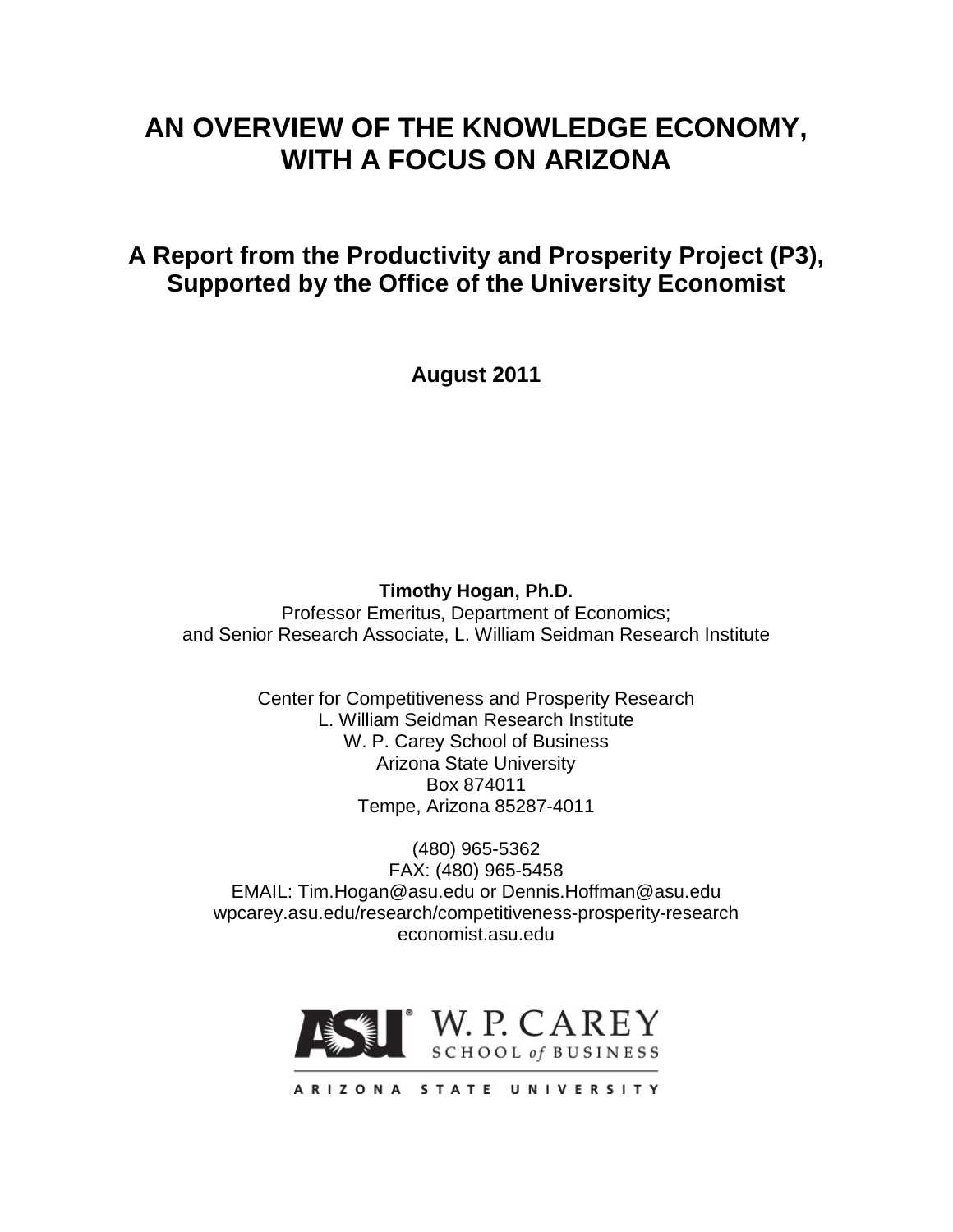# **TABLE OF CONTENTS**

| Summary                                                         |    |
|-----------------------------------------------------------------|----|
| <b>Introduction</b>                                             | 3  |
| Defining the Knowledge Economy                                  | 3  |
| The Importance of Knowledge Creation for Economic Growth        | 5  |
| Characteristics of the Knowledge Economy                        | 6  |
| Key Role of Colleges and Universities in the Knowledge Economy  | 9  |
| Measuring the Knowledge Economy                                 | 10 |
| Benchmarking the U.S. Knowledge Economy                         | 13 |
| Benchmarking Arizona's Knowledge Economy                        | 17 |
| Improving Arizona's Chances to Succeed in the Knowledge Economy | 24 |
| References                                                      | 29 |
| Appendix                                                        | 32 |

# **LIST OF TABLES**

| 1. Knowledge Economy Employment by Occupational Group: United States, 2010                | 12 <sup>2</sup> |
|-------------------------------------------------------------------------------------------|-----------------|
| 2. Knowledge Economy Employment by Industry: United States, 2009                          | 13              |
| 3. Rankings Relative to the 50 U.S. States for Arizona and Eight Other Western States for | 18              |
| Selected Knowledge Economy Metrics                                                        |                 |
| 4. Knowledge Economy Employment by Industry: Arizona and United States                    | 19              |
| 5. Rankings Relative to the 50 U.S. States For Arizona and Eight Other Western States for | $22^{\circ}$    |
| Three Knowledge Economy Composite Indexes                                                 |                 |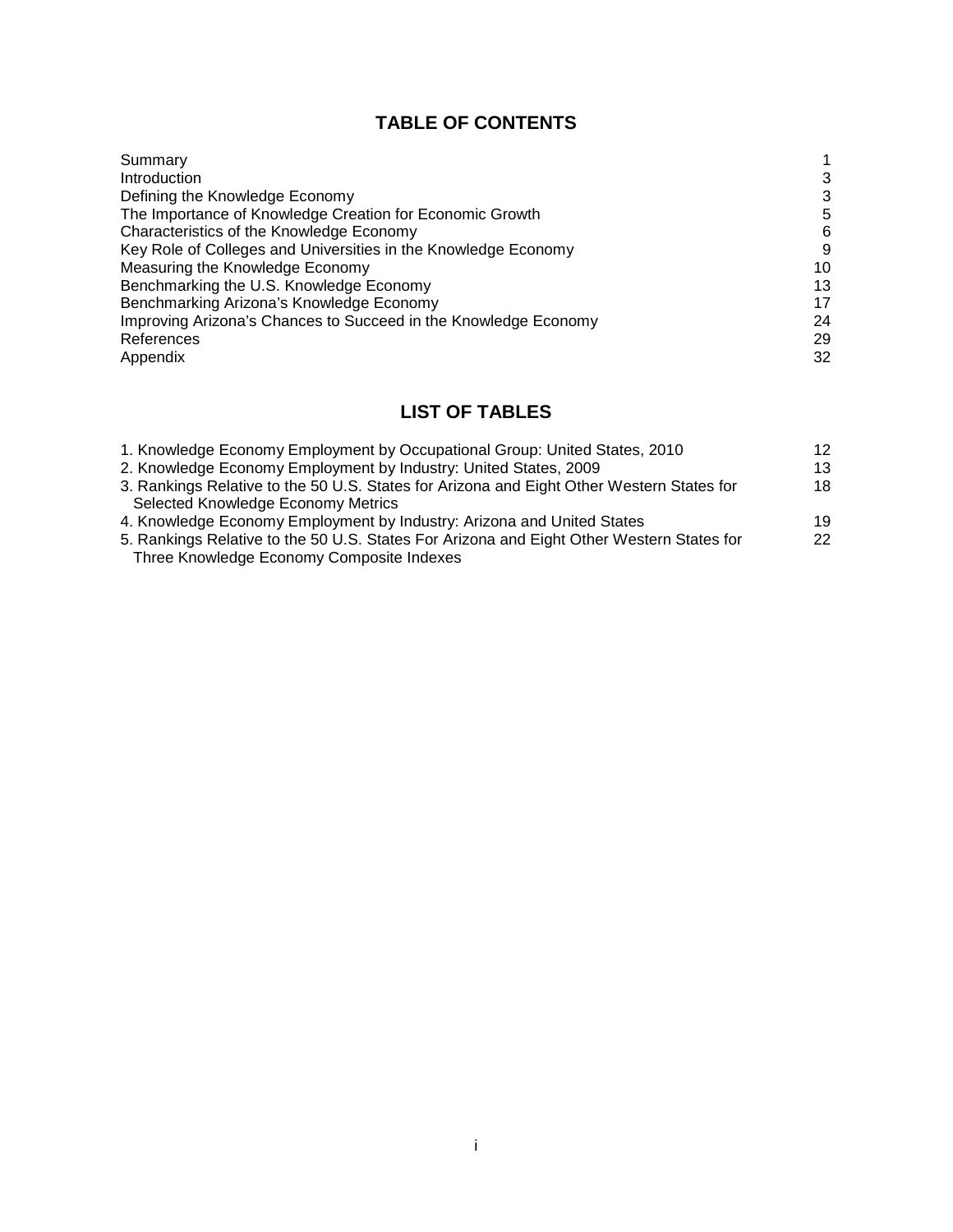#### **SUMMARY**

"Knowledge economy" is a term used in advanced economies to describe trends in which the creation of knowledge and its use as an input in the production process are increasingly important factors in the pursuit of prosperity and competitiveness. Knowledge is now recognized as the driver of productivity gains and economic growth, leading to a new focus on the role of information, technology and learning in economic performance. The broadest definition of the knowledge economy is one in which the production, distribution, and use of knowledge plays a key role throughout the economy.

Anything that increases the quantity or quality of the factors of production available to the economy or improves the technology available to the economy contributes to economic growth. Economic growth leads to increases in real income and rising living standards. Knowledge accumulation also contributes directly to enhancing living standards by providing new or improved products and services. The creation of knowledge and the application of the accumulated stock of knowledge have had an increasingly important contribution to the growth process. On average, nearly 70 percent of recent economic growth in the United States and other advanced economies was the result of technological change.

Knowledge has three characteristics that have very important implications for the knowledge economy: it can be used over and over without being consumed by that use, it can be used by many individuals at the same time, and it can be used in many different locations simultaneously. The economics of knowledge are very different than for ordinary goods and services. Knowledge can produce economic value not only to its creator, but through diffusion of the knowledge there is also the potential for it to produce economic value for many other users. Thus, the overall value of knowledge to society increases to the extent that it is shared and used by others.

Because the value to society of knowledge is often much greater than the private economic value to its creator or owner leads to another difference between knowledge and ordinary goods and services: a wide divergence can exist between the private return on investment to create knowledge and the return on investment from society's point of view. Under these conditions, the private sector allocates too few resources and public sector intervention is needed to fully realize the societal benefits.

The information revolution and the transition to a knowledge economy have been accompanied by increased globalization. Explicit knowledge — that which can be codified and easily shared — flows more quickly and widely than ever before. Paradoxically, the key role of tacit knowledge — that which cannot be codified, requiring face-to-face contact — in the innovation process leads to geographic concentration of the processes of knowledge creation and innovation. That in turn leads to clustering of knowledge-based firms and knowledge workers, usually in metropolitan areas.

While globalization has provided opportunities for U.S. firms, the emergence of the global knowledge economy presents real challenges to the economic leadership that the United States has enjoyed since World War II. The processes that the United States has relied upon to produce economic growth and prosperity — the creation of new knowledge and investment in human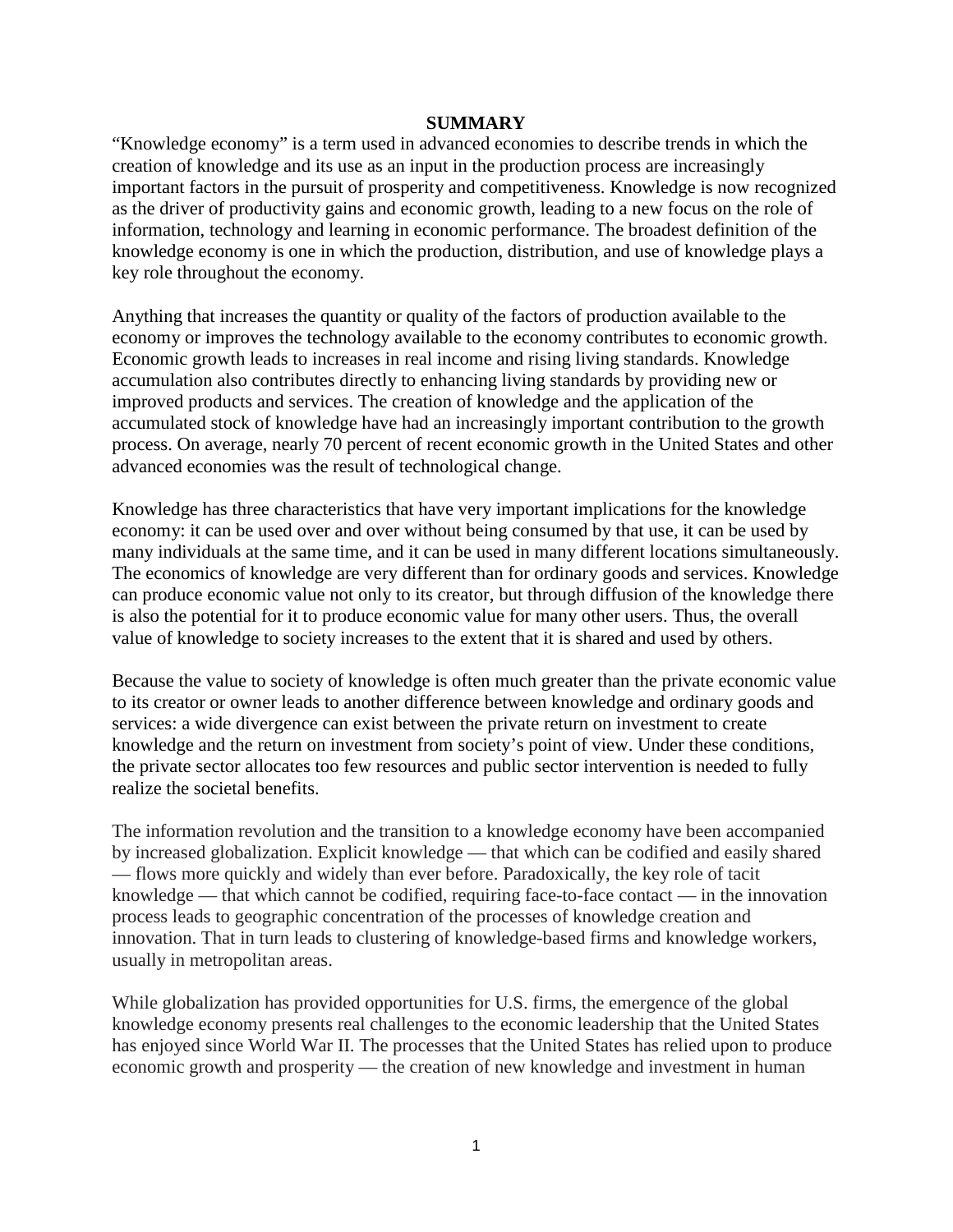capital and advanced technology — will surely continue, but similar processes are occurring around the globe.

Colleges and universities perform two fundamental functions in the knowledge economy: producing human capital and creating new knowledge. While many of the contributions colleges and universities make to the knowledge economy are distributed widely, their educational and research activities also benefit the local region in which they are located. Universities with the greatest local economic impacts are generally those with the highest quality research programs. Knowledge-based firms want to locate near universities to tap into faculty who are on the leading edge of scientific breakthroughs. University scientists with a national reputation also are more likely to be able to attract venture capital, management, and the technical workers necessary to start new companies.

Measurements of the knowledge economy can be made by industry or by occupation. The latter measures the knowledge economy directly in terms of the number of "knowledge workers." This approach has the advantage over the industry-based approach in recognizing that knowledge workers may be employed across all sectors of the economy and that not all workers in knowledge-intensive industries are knowledge workers. Based on occupation, knowledge workers accounted for nearly 31 percent of all workers in the United States in 2010. Knowledgebased industries in the United States employed 34 percent of the total in 2009.

Various studies evaluating the knowledge economy give the United States very good but not top ratings, with the United States declining over time relative to the top-ranked economies. Looking at the individual dimensions of the knowledge economy, the United States has its highest rankings for factors relating to research and development and innovation and its lowest rankings for education and technological readiness. Evaluations of the knowledge economy by U.S. state indicate that Arizona is in the second tier, ranking 15th overall in one study and 20th overall on another. Arizona's primary weakness is in human capital.

Though economic development agencies in Arizona have pursued knowledge-intensive industries, these efforts have met with limited success. The concentration of high-technology activities in Arizona has continued to decline, so that Arizona no longer has a high-technology presence much different than the national average. In addition, Arizona continues to have a narrow base of high-technology activities. Only two activities with substantial employment manufacturing of aerospace products and manufacturing of semiconductor and other electronic components — have a much greater relative presence in Arizona than the national average. As a result, per capita income levels in Arizona have fallen to far below the national average and also below the levels in most of its "competitor" states.

The creation, distribution, and application of knowledge — the bases of the knowledge economy — have been the most important factors driving the dramatic rise in living standards in the United States. Barring unforeseen game-changing phenomena, the knowledge economy will continue to be the key driver of economic growth and prosperity in the future. Fundamental changes in the Arizona economy appear to be needed if the state is to fully participate in the global knowledge economy of the 21st century.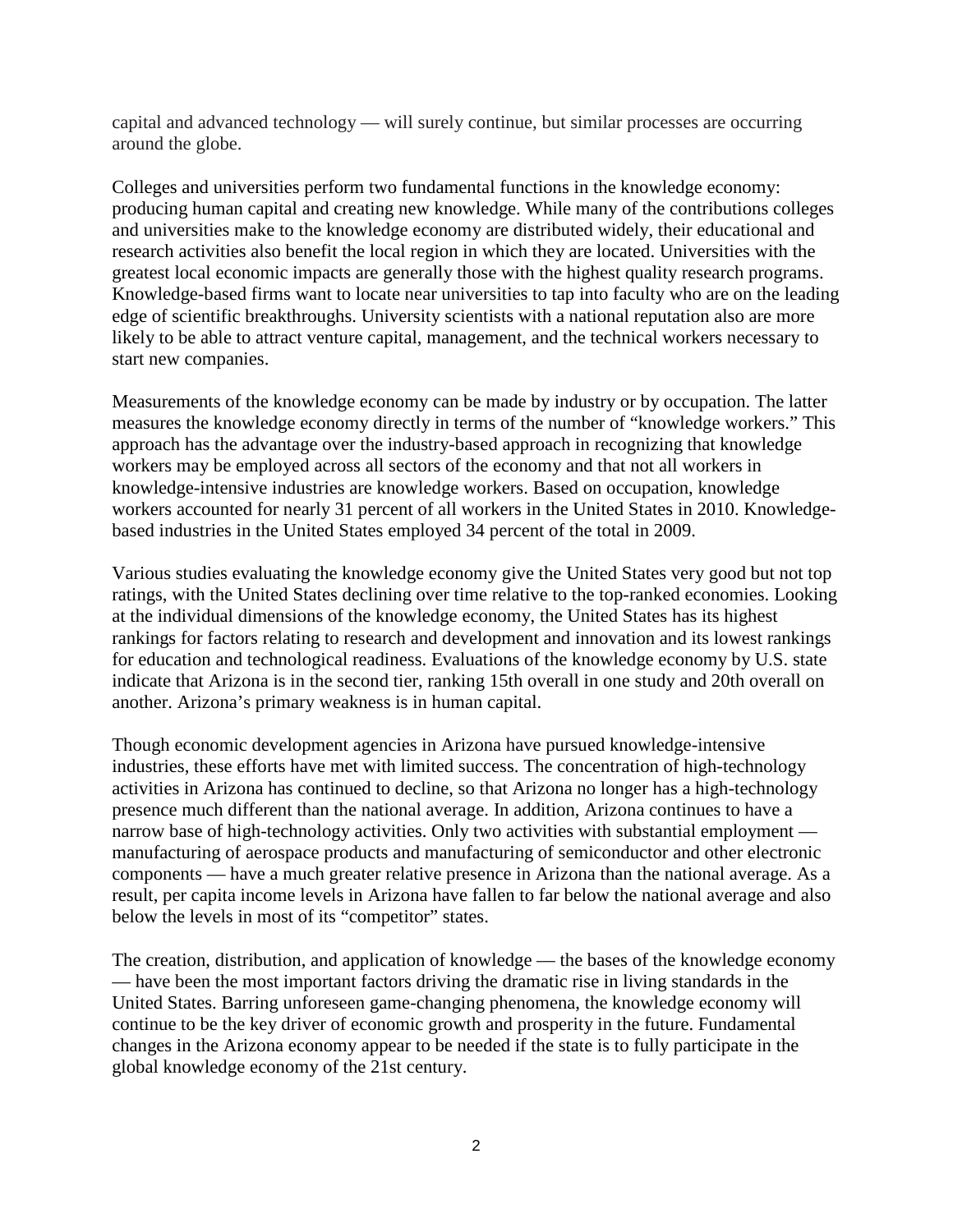# **INTRODUCTION**

The knowledge economy is a term used in advanced economies to describe trends in which the creation of knowledge and its use as an input in the production process are increasingly important factors in the pursuit of prosperity and competitiveness. Knowledge is now recognized as the driver of productivity gains and economic growth, leading to a new focus on the role of information, technology and learning in economic performance.

The purpose of this paper is to provide an overview of the knowledge economy and discuss Arizona's place in the national and global knowledge economies. The content of the report is organized into the following seven sections:

- Definition of the knowledge economy.
- The importance of knowledge creation for economic growth and prosperity.
- Characteristics of knowledge and other factors that contribute to the crucial role that the knowledge economy plays in today's world.
- The key role of colleges and universities in the knowledge economy.
- Benchmarking America's performance in the global knowledge economy.
- How Arizona ranks among the U.S. states.
- Ways in which the state can improve its competitive position in the knowledge economy.

# **DEFINING THE KNOWLEDGE ECONOMY**

# **Alternative Definitions**

Although the term "knowledge economy" is widely used, there does not really seem to be a single agreed-upon definition of the term. Instead, at least three alternative concepts of the knowledge economy have been forwarded:

1. **The part of the economy involved in the production and distribution of knowledge**. This concept of the knowledge economy comes from Fritz Machlup, whose 1962 study analyzed the production and distribution of knowledge in the United States. While his work has generated wide and continued interest in the economics of knowledge and information, current references to the knowledge economy are much more likely to involve a broader definition. The more popular uses of the term might actually be better described by the expression "knowledge-based economy" to distinguish from the narrower definition.

2. **The part of the economy composed of knowledge-intensive industries**. This concept divides the economy into two sectors: (a) the knowledge-intensive sector made up of those industries whose firms employ advanced technologies and have highly educated and skilled workforces, and (b) the sector that is not knowledge intensive, composed of industries with less educated/skilled workforces that use "traditional" production processes.

3. **The characterization of an entire economy in which the production, distribution, and use of knowledge plays a key role throughout the economy**. Knowledge-based growth involves not just the creation of new sectors but the internal transformation of sectors that already exist. Focusing on only the high-technology sector or so-called knowledge-intensive industries because they are perceived to be where new ideas are discovered and new technology is developed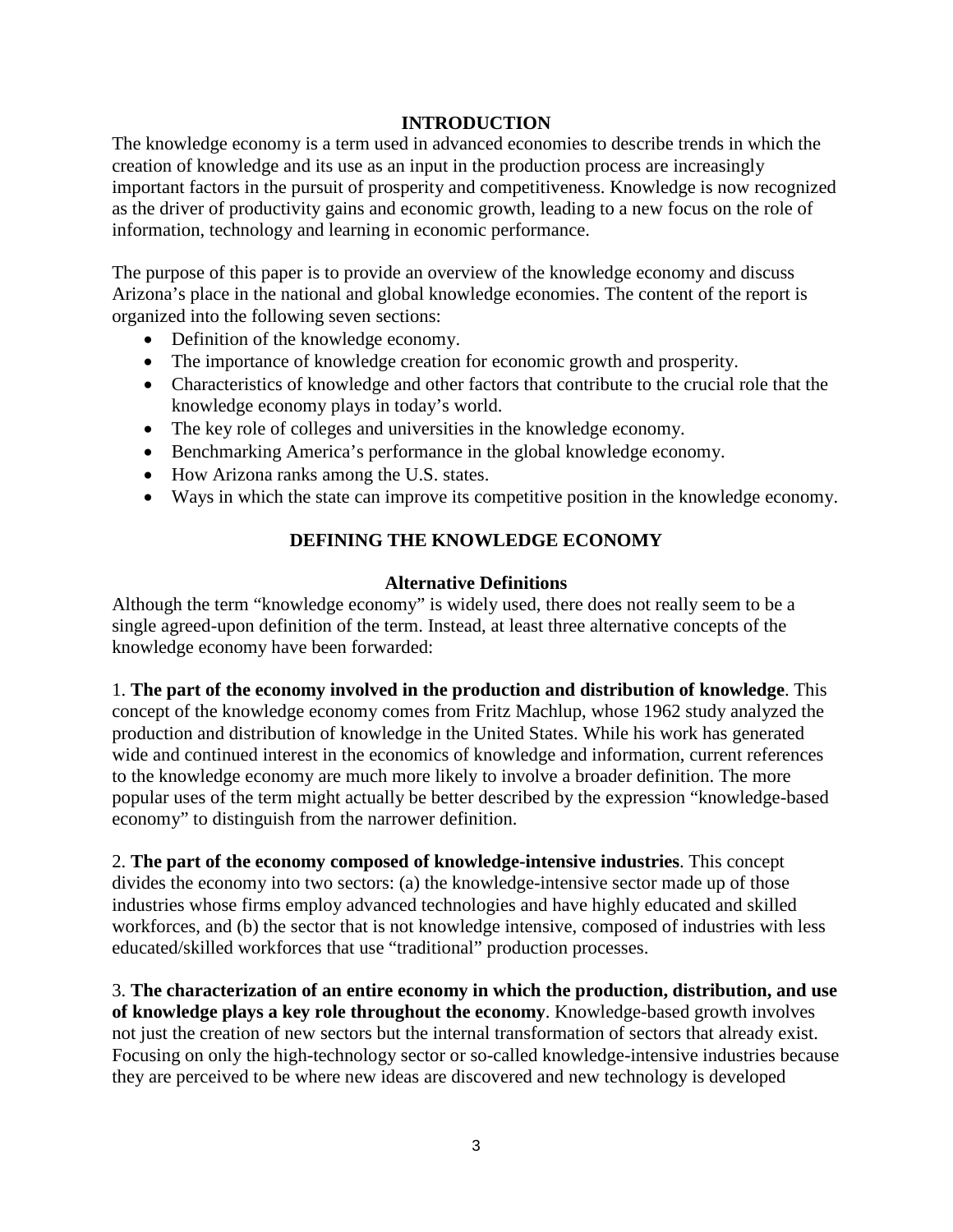ignores reality. Just because modern economies are more knowledge intensive, this does not necessarily mean that only some sectors are participants in the knowledge economy.

It might well be argued that the growth trajectories of advanced economies depend as much on so-called "low-tech" sectors such as the production of food, wood products, and vehicles as on radically new sectors like information technology (IT) or biotech. Many new industries have grown rapidly, but from a very low base. They still provide only a low share of total economic output (Smith 2000).

# **Related Concepts**

While dealing with definitions, it may be useful to consider three other concepts that are related but not equivalent to the knowledge economy: the "new economy," "high technology," and the "creative class."

The "new economy" was a concept popularized in the 1990s to describe the transition from a traditional industrial economy to one based on technology. In its heyday, the new economy was said to be characterized by rapid productivity growth, rapid technological change (particularly associated with computers and IT), and the absence of business cycles and inflation. The dotcom crash and the 2001 recession largely ended such a rosy view of the new economy, but the term continues to exist and is often used to denote a concept similar to the knowledge economy. In its current formulation, the new economy is "knowledge-based, globalized, entrepreneurial, IT-driven, and innovation-based" (Atkinson and Andes 2010). Thus, both concepts stress the importance of knowledge and technology, with the new economy concept also explicitly emphasizing entrepreneurship and globalization.

In both policy analysis and popular literature, it is common to use the terms "high-technology" and "knowledge intensive" or "knowledge based" in a somewhat loose way, as though they are interchangeable terms. For example, the complete title of a recent Milken Institute report is *North America's High-Tech Economy: The Geography of Knowledge-Based Industries* (DeVol, et. al. 2009). However, the terms "knowledge intensive" and "knowledge economy" are much broader concepts than the high-technology sector as conventionally defined. The definition of "high technology" used by the U.S. Bureau of Labor Statistics is based solely on the proportion of scientists, engineers, and technicians in the workforce (Hecker 2005). The Organization for Economic Cooperation and Development (OECD) considers only manufacturing sectors in its definition of high technology and is based on research and development (R&D) expenditures (OECD 2011). (The OECD is an international organization of 34 countries founded in 1961 to stimulate economic progress and world trade.)

The concept of the "creative class" popularized by Richard Florida (2002) also has some similarities with the knowledge economy. The "creative class" or the "creative economy" concepts focus exclusively on the human capital segment of the knowledge economy. They identify a creative, highly educated and/or skilled workforce as the key factor for economic development in postindustrial economies. In practice, the Florida definition of creative class workers is very similar to what are termed "knowledge workers" in knowledge economy discussions (managerial, professional, and related occupations), but Florida emphasizes the importance of what are termed "the supercreative core" who "fully engage in the creative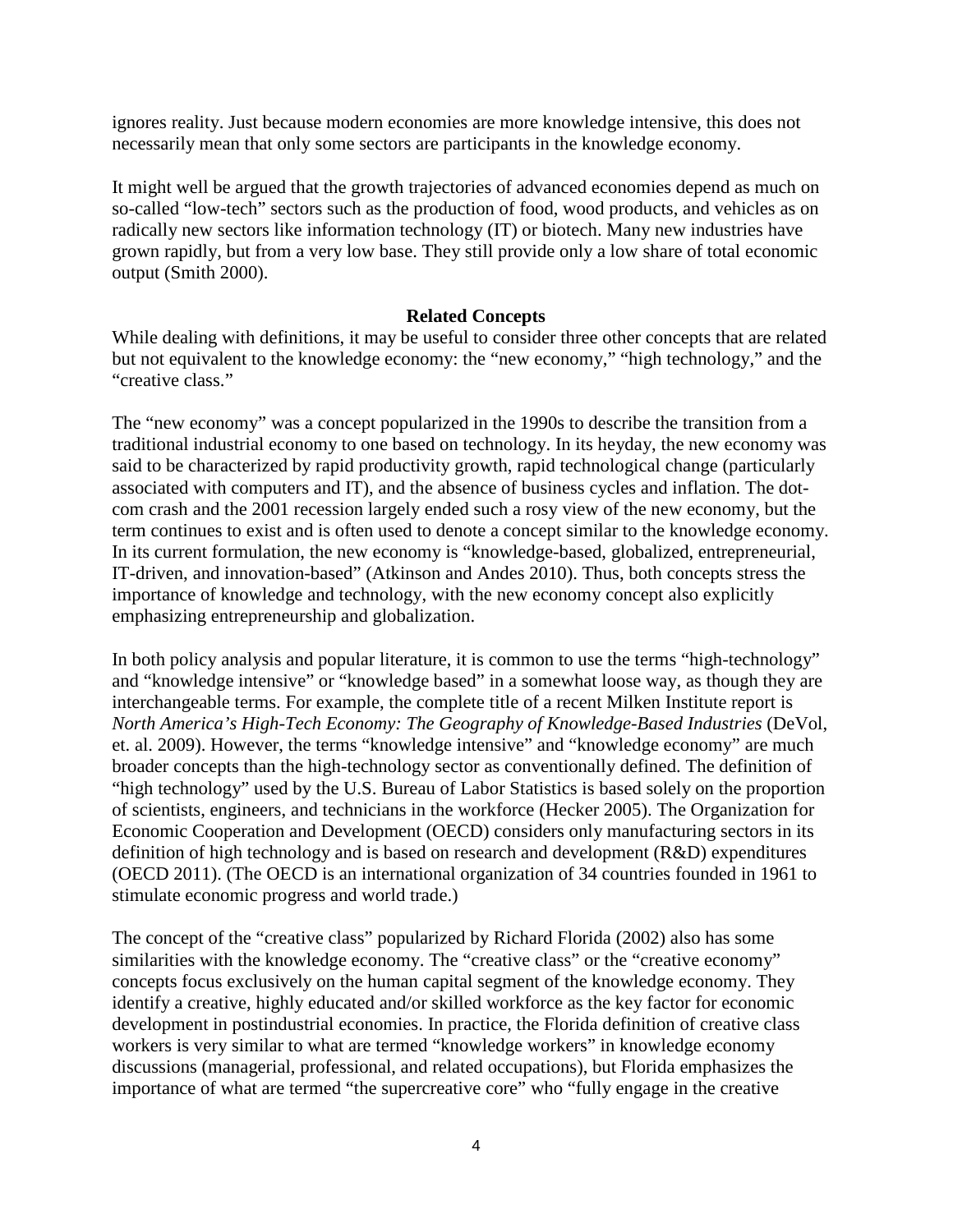process" as the real driver of new ideas, innovation, and economic development. The contention that the creative class is the key to economic growth has been subject to considerable criticism as being based on casual observation and not supported by empirical evidence (see, for example, Malanga 2004).

# **THE IMPORTANCE OF KNOWLEDGE CREATION FOR ECONOMIC GROWTH**

Anything that increases the quantity or quality of the factors of production available to the economy or improves the technology available to the economy contributes to economic growth. Economic growth leads to increases in real income and rising living standards. Knowledge accumulation also contributes directly to enhancing living standards by providing new or improved products and services. The creation of knowledge and the application of the accumulated stock of knowledge have had an increasingly important contribution to the growth process. (The discussion in this section is based on Blakemore and Herrendorf (2009).)

Economists have developed increasingly sophisticated models of economic growth that provide theoretical support for the importance of knowledge accumulation, and empirical analyses of the sources of economic growth in the United States and other countries provide statistical evidence of the key role of knowledge as the most important source of growth in advanced economies.

The traditional model of economic growth is based on the well-known concept of the production function in which the two primary economic inputs — labor and capital — are combined in a production process with known techniques. In the context of a national or regional economy, the analysis is framed in terms of a so-called "aggregate" production function in which an economy's productive capacity is a function of three variables: its labor force, its stock of capital equipment, and its level of technology. Based on such an economic model, three sources of growth are evident: (1) growth of the labor force; (2) growth of the stock of capital; (3) improvements in technology.

In this traditional model of economic growth, two of these three factors — labor and capital are subject to what is popularly known as "diminishing returns." This concept refers to the fact that, with fixed technology, incremental additions of more workers or more capital will produce smaller and smaller additional amounts of output, and at the limit further additional inputs will produce no additional output. Thus, the traditional model of economic growth implies that without technological change, the economy would tend to grow at a slower and slower rate and ultimately reach a long-run equilibrium level of output with no further growth possible. Technological progress, however, is not subject to diminishing returns in the same way as the other two factors. Thus, the traditional model of economic growth demonstrates that technological progress is the key to sustaining economic growth over time.

Another aspect of knowledge accumulation is its impact on the stock of human capital — the knowledge that workers acquire through education and training. Human capital contributes to economic growth in several ways. Education and training improve labor productivity even with fixed technology. However, more skilled and highly educated workers are usually required to take advantage of advances in technology. Human capital is also a key ingredient for the creation and diffusion of new technology.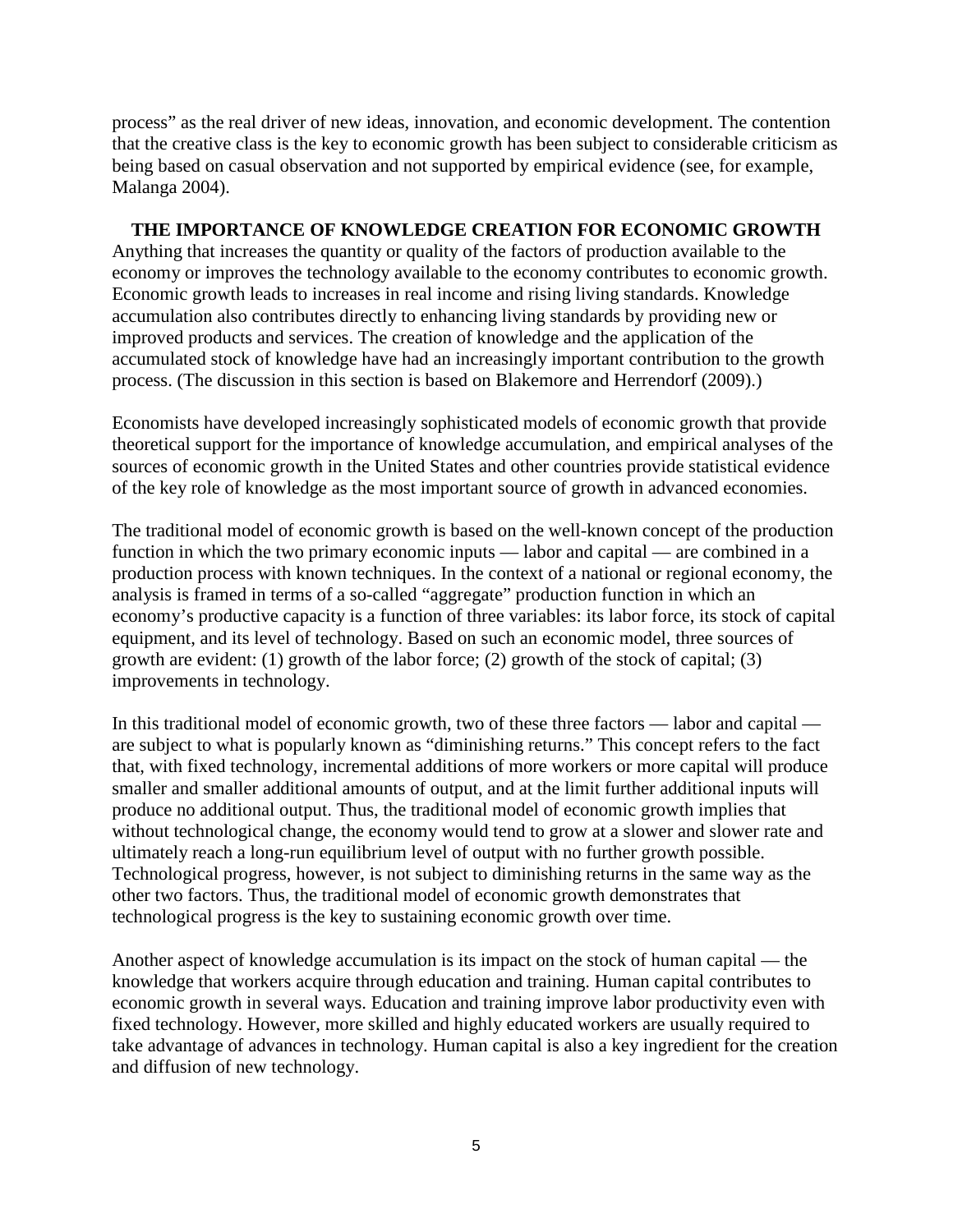Although knowledge is recognized as a key factor in economic growth in traditional growth models, the impact of knowledge appears only as an unexplained residual not explained by increases in the capital stock or other measurable inputs. Economists have developed more sophisticated models that incorporate knowledge and technology more explicitly. This area of research popularly known as "new growth theory" has developed models in which knowledge is the main engine of economic growth, often explicitly including both the accumulation of knowledge via technical progress and the role of human capital (see, for example, Romer 1990; Chen and Kee 2005).

In addition to theoretical analyses of economic growth, a large and growing body of literature has empirically investigated the determinants of economic growth and has generally found evidence of the growing importance of knowledge-related factors. For example, Jones (2002) estimated that the production of new knowledge (measured by research and development activity) and increased educational attainment accounted for more than 80 percent of U.S. economic growth over the 1950-to-1993 period. In another analysis of U. S. economic growth in the last half of the 20th century, Jorgenson (2005) found that for the 1948-to-2002 period as a whole about 60 percent of economic growth stemmed from increases in the quantities of capital and labor and 40 percent from increases in the qualities of the factors of production and improvements in technology. In the most recent part of the period (1995-to-2002), however, he found that these percentages were essentially reversed, with a little less than 30 percent explained by increases in quantities of the factors of production and 70 percent due to improvements in factor quality and technology. Similarly, in a cross-country study of 22 advanced economies (including the United States), Aghion and Howitt (2007) estimated that on average nearly 70 percent of recent economic growth was the result of technological change.

# **CHARACTERISTICS OF THE KNOWLEDGE ECONOMY**

# **Economics of Knowledge**

Knowledge has three characteristics that have very important implications for the knowledge economy: it can be used over and over without being consumed by that use, it can be used by many individuals at the same time, and it can be used in many different locations simultaneously.

The economics of knowledge are very different than for ordinary goods and services. Knowledge can produce economic value not only to its creator, but through diffusion of the knowledge there is also the potential for it to produce economic value for many other users. Thus, the overall value of knowledge to society increases when it is shared and used by others.

To the extent that diffusion of knowledge can be restricted, it is often in the interest of the creator or original owner of knowledge to restrict its use for private gain. The creator or original owner also may gain private economic value from selling or licensing the knowledge for use by others. Given its unique characteristics, the potential private gains can be large, since it could be sold or licensed to a large number of other users. Thus, a conflict exists between private property rights and the social value of the diffusion of knowledge.

Because the value to society of knowledge is often much greater than the private economic value to its creator or owner leads to another difference between knowledge and ordinary goods and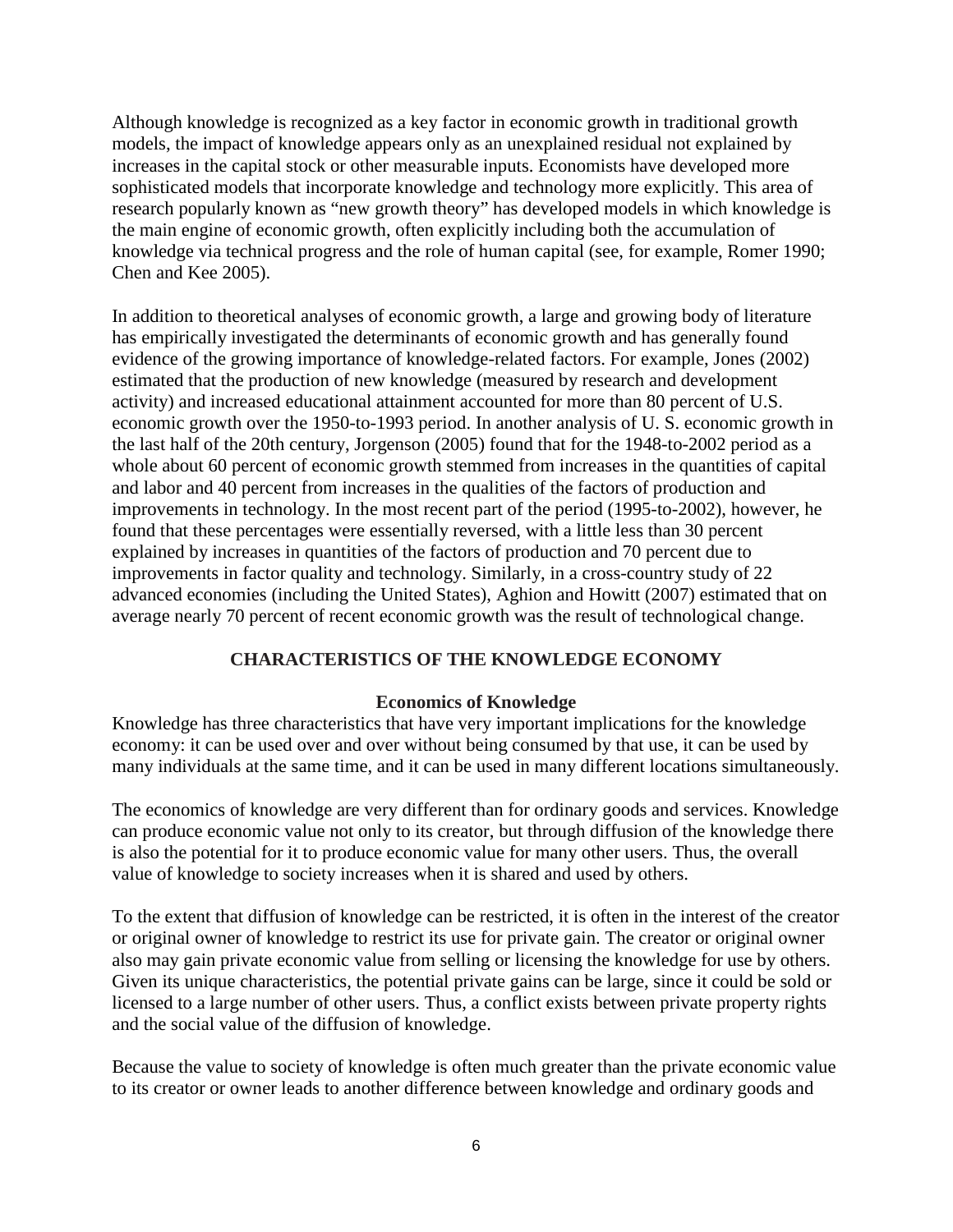services: a wide divergence can exist between the private return on investment to create knowledge and the return on investment from society's point of view. The more that the knowledge is distributed and put to more and more uses, the greater is the social return on investment in knowledge.

#### **The Information Revolution**

The information revolution brought about by advances in computing and information/communications technologies allows the storage, management, and transmission of information at a very low cost. The distribution of these technologies has been pervasive, to all economic sectors and around the world. As a result, the world's stock of knowledge is much more accessible than in the past, making it much easier to undertake knowledge-based activities anywhere in the world. These developments stimulate increases in knowledge-based economic activity and acceleration in the creation of new knowledge, both of which have positive impacts on economic growth.

#### **Globalization**

A rapid globalization of economic activity has occurred. Reductions in tariffs and nontariff barriers and deregulation of markets in many countries have spurred international trade flows of goods and services. The deregulation of financial markets and the reduction of barriers to foreign direct investment (FDI) and other international capital flows have led to the integration of world financial and capital markets and increasing flows of FDI and other capital to developing countries. One result of these trends has been the development of a global knowledge economy. Firms in the United States and other developed nations have expanded their business operations globally, and indigenous knowledge-intensive sectors have grown rapidly in many countries around the world.

This globalization has impacted the U.S. economy in many ways. U.S. firms have become increasingly subject to foreign competition, but at the same time they have looked more toward global markets and have taken advantage of lower-cost foreign suppliers. To take advantage of opportunities provided by globalization, firms have become multinational, establishing worldwide supply, production, and distribution networks. Many workers at firms that have successfully adapted to globalization have benefited, but large numbers of U.S. jobs have disappeared due to foreign competition or to offshoring by domestic firms. In effect, globalization means a substantial portion of the U.S. workforce is directly or indirectly in competition with lower-wage workers around the world.

#### **Tacit and Explicit Knowledge**

Much of the stock of knowledge is explicit knowledge — information in printed or electronic form that can be easily transferred and shared with others. The process of transforming knowledge into explicit knowledge is often referred to as "codification," and explicit knowledge is also known as codified knowledge. On the other hand, some types of knowledge involve learning and skill that cannot be codified or easily shared. This is often referred to as tacit knowledge. The tacit aspects of knowledge are those that can only be transmitted via training or gained through personal experience. For example, printed plans for a bicycle are a form of codified knowledge, but the skill or knowledge of how to ride a bicycle is tacit knowledge.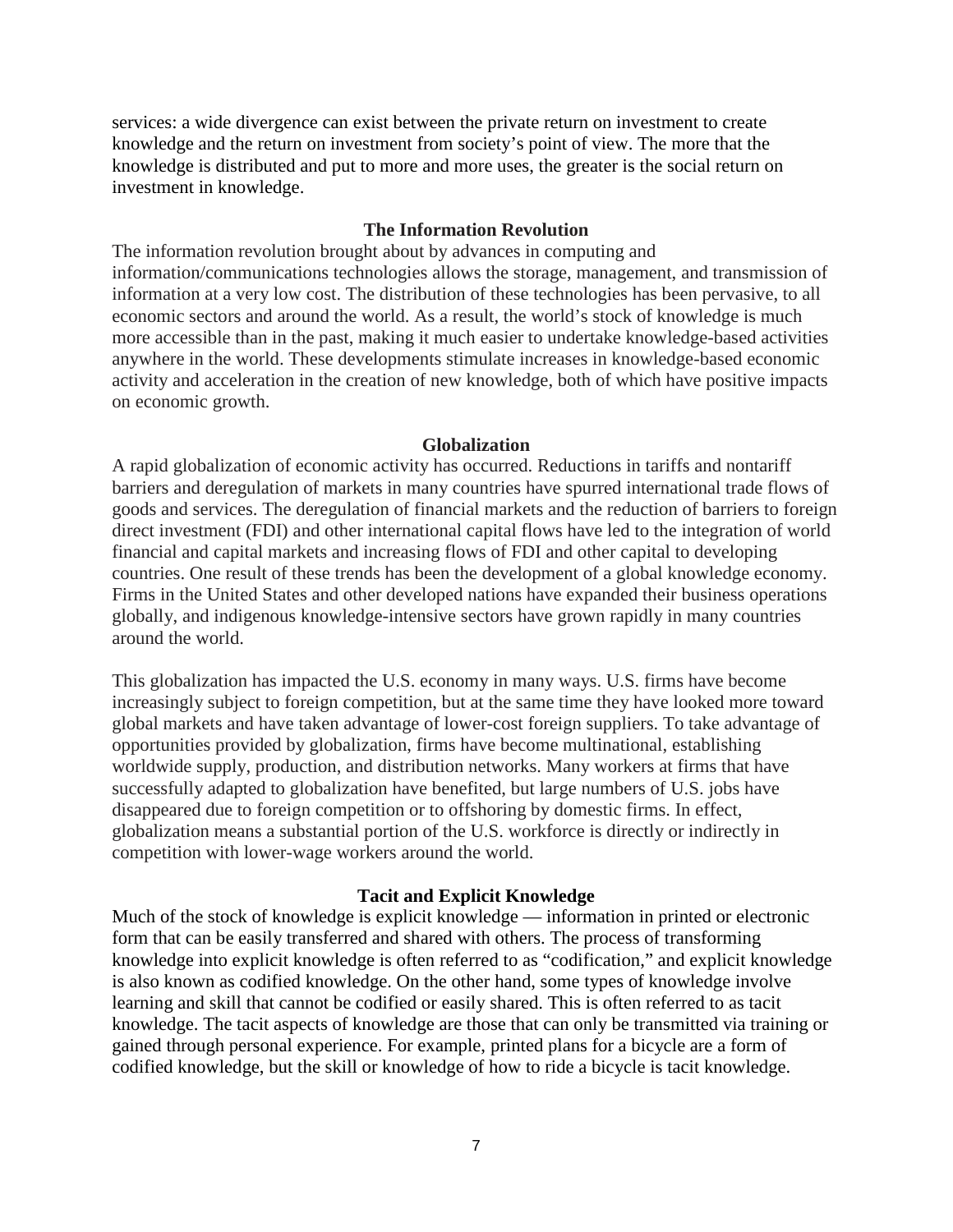The information/communication revolution has led to a global knowledge economy, where explicit knowledge can be easily transferred and put to use almost anywhere around the world. But at the same time, tacit knowledge is very local in character and is difficult to transfer without personal interaction. This is especially true of recently created knowledge. In many cases, newly created knowledge is tacit and difficult to codify. The knowledge is embodied in the human capital of the discoverer(s) and only can be transferred to others through personal working relationships with the individual(s).

Social networks play an important role in the diffusion of information and knowledge since they provide the formal connections and informal linkages through which information and ideas flow among individuals. Concentrating people engaged in related activities in a particular location thus creates an environment that facilitates the rapid and effective diffusion of ideas. Much of Silicon Valley's success, for example, has been attributed to its informal networks of friendship and collaboration among scientists, engineers, and entrepreneurs in the area (Charney et. al. 2007).

The characteristics of tacit knowledge that tend to concentrate knowledge creation and innovative activities, together with forces economists term agglomeration economies, often lead to the clustering of knowledge-based firms and knowledge workers near the location where the new idea was originally developed. Again, the prime example of this phenomenon is Silicon Valley.

Agglomeration economies are a powerful force that helps explain the advantages of the "clustering effect" of many activities ranging from retailing to transport terminals. Agglomeration economies consist of three major categories (Rodrique et. al. 2009):

- **Urbanization economies**: benefits derived from the agglomeration of population, namely common infrastructures (e.g. utilities or public transit) and the availability and diversity of labor and market size.
- **Industrialization economies**: benefits derived from the agglomeration of industrial activities, such as to their respective suppliers or customers.
- **Localization economies**: benefits derived from the agglomeration of a set of activities near a specific facility, such as a transport terminal (logistics parks), a seat of government (lobbying, consulting, law) or a large university (technology parks).

More generally, the combination of agglomeration economies and tacit knowledge leads to concentrations of knowledge-intensive industries and of knowledge workers in metropolitan areas.

# **Embodied and Disembodied Technology**

Technology is the term for the knowledge associated with the development, design, production, and application of products, processes, and services. The term also is often used to refer to the products, processes, and services themselves. Technology is usefully categorized in two forms. Disembodied technology is codified knowledge, such as patents, technical reports, manuals, databases, etc. Embodied technology is incorporated in new or improved products, processes, and services. Embodied technology is a primary way in which new knowledge is distributed and employed in the knowledge economy. Investment in new capital equipment and/or use of new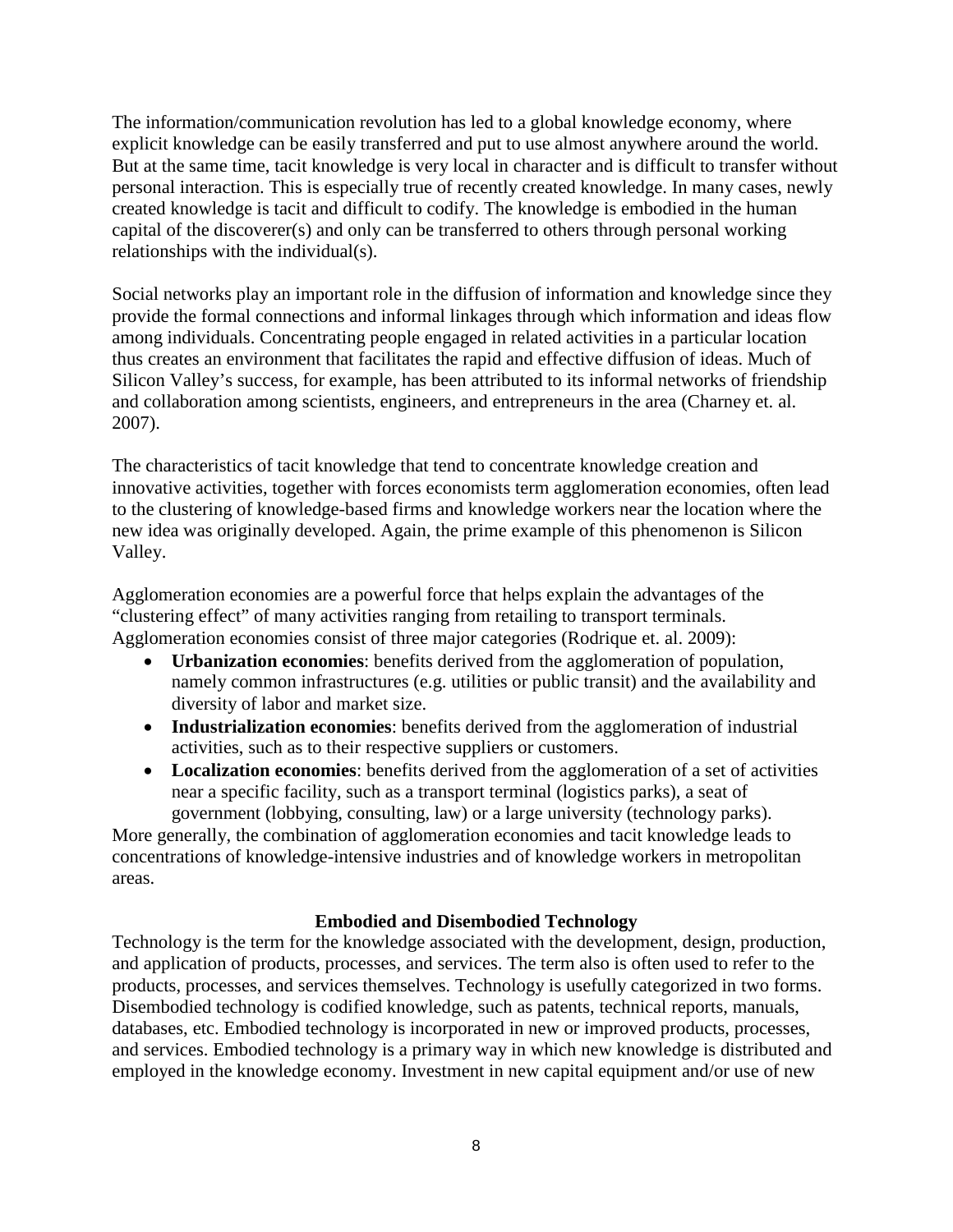services that embody technological advances is a key mechanism for increasing the knowledge intensity of existing businesses or other activities.

#### **Implications**

The unique economic characteristics of knowledge and the information revolution have been key factors underlying acceleration in the rate of knowledge accumulation, which in turn has stimulated increases in the knowledge intensity of the U.S. economy. The production of new knowledge (measured by research and development activity) and increased educational attainment accounted for more than 80 percent of U.S. economic growth in the post-World War II era. Thus it is not exaggerating to say that the high standard of living in the United States is in large part the result of the productivity of well-trained people and the growing stream of scientific and technical innovations that they have developed.

The information revolution and the transition to a knowledge economy have been accompanied by increased globalization. Explicit knowledge flows more quickly and widely than ever before. Paradoxically, the key role of tacit knowledge in the innovation process leads to geographic concentration of the processes of knowledge creation and innovation. That in turn leads to clustering of knowledge-based firms and knowledge workers, usually in metropolitan areas.

While globalization has provided opportunities for U.S. firms, the emergence of the global knowledge economy presents real challenges to the economic leadership that the United States has enjoyed since World War II. The processes that the United States has relied upon to produce economic growth and prosperity — the creation of new knowledge and investment in human capital and advanced technology — will surely continue, but similar processes are occurring around the globe. Concerns have been increasing about how the United States can successfully compete and prosper in the global community of the 21st century, and the business community, government officials, and other policymakers are working to develop policies aimed at strengthening and stimulating the U.S. knowledge economy (see for example Task Force on the Future of American Innovation 2005, National Academy of Sciences 2007, and U. S. Office of Management and Budget 2011).

# **KEY ROLE OF COLLEGES AND UNIVERSITIES IN THE KNOWLEDGE ECONOMY**

Colleges and universities perform two fundamental functions in the knowledge economy: producing human capital and creating new knowledge.

# **Producing Human Capital**

The U.S. higher education system (including two-year, four-year, and graduate institutions) produces the highly educated workers needed in the knowledge economy. They also train the educators that are a key ingredient for elementary and secondary education.

University graduate programs have multiple roles. They produce the scientists, engineers, and other highly skilled individuals that are the research workers in industry, research labs, and universities. Graduate programs also turn out individuals with doctorate degrees (Ph.D.s) that in turn join the faculties of other colleges and universities and educate succeeding generations of undergraduate and graduate students.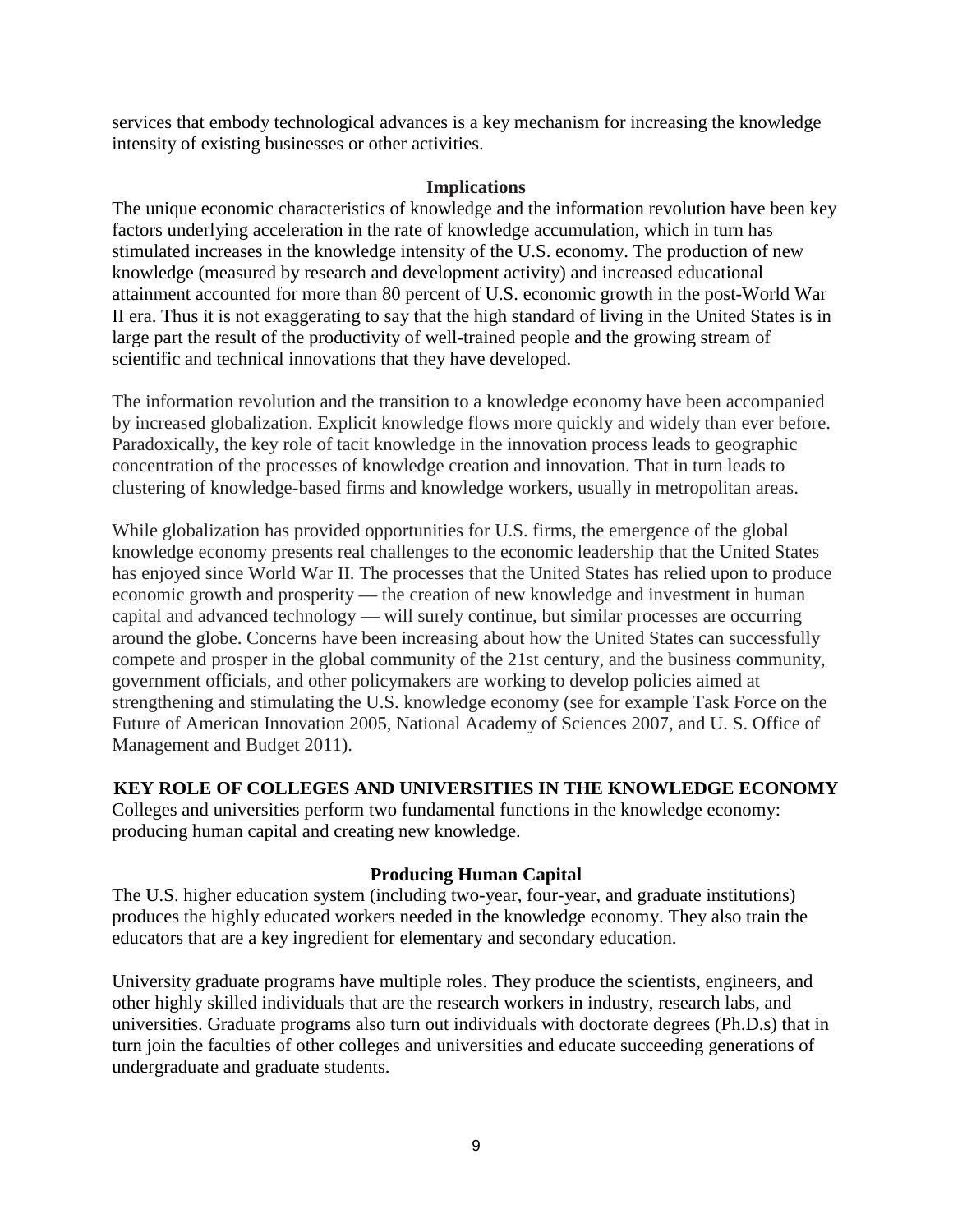# **Knowledge Creation**

Colleges and universities, particularly research universities, create knowledge. Hoffman (2008) identified six benefits from university research:

- Expansion of the stock of knowledge.
- Training of future researchers.
- Creation of new instrumentation and methodologies.
- Formation of networks and stimulation of social interaction.
- Increases in the capacity for scientific and technological problem solving.
- Creation of new firms.

Hill (2006a) discusses the role of universities in what is sometimes referred to as the "national innovation system" — the system of government agencies, business firms, universities, and other institutions involved in R&D activities. In the U.S. national innovation system, almost all of the development activity is undertaken by private industry, while the majority of research is done at universities. Compared to other countries, a relatively large percentage of U.S. basic research is performed at universities by faculty who are also actively involved in educating students, especially graduate students.

# **Regional Economic Development**

While many of the contributions of colleges and universities to the knowledge economy are distributed widely, their educational and research activities also benefit the local region in which they are located. The most spectacular examples of local economic development stimulated by university research are the electronics clusters in Silicon Valley (with ties to Stanford University) and Route 128 near Boston (with ties to the Massachusetts Institute of Technology). But there are also many other cases of local industries developed from the ideas of university scientists. More generally, studies based on data for a large sample of research universities show that university research programs have significant local economic impacts, though usually modest in size. (This discussion is based upon Hill (2006b).)

Universities with the greatest local economic impacts are generally those with the highest quality research programs. Knowledge-based firms want to locate near universities to tap into faculty who are on the leading edge of scientific breakthroughs. University scientists with a national reputation also are more likely to be able to attract venture capital, management, and the technical workers necessary to start new companies.

Research universities also generate local economic impacts through their graduate programs. Availability of highly trained knowledge workers is important to managers of industrial laboratories and other technology-based firms, and they may choose to site a lab in an area if local universities can provide a steady supply of highly qualified science and engineering graduates. See Crow (2005) for a discussion of a broader view of the role of a university in the knowledge economy in the 21st century.

# **MEASURING THE KNOWLEDGE ECONOMY**

No "official" definition of the knowledge economy is used by U. S. statistical agencies. Definitions have been developed by analysts and organizations for their own purposes, but they are not consistent and frequently data based on such ad hoc definitions are not reported on an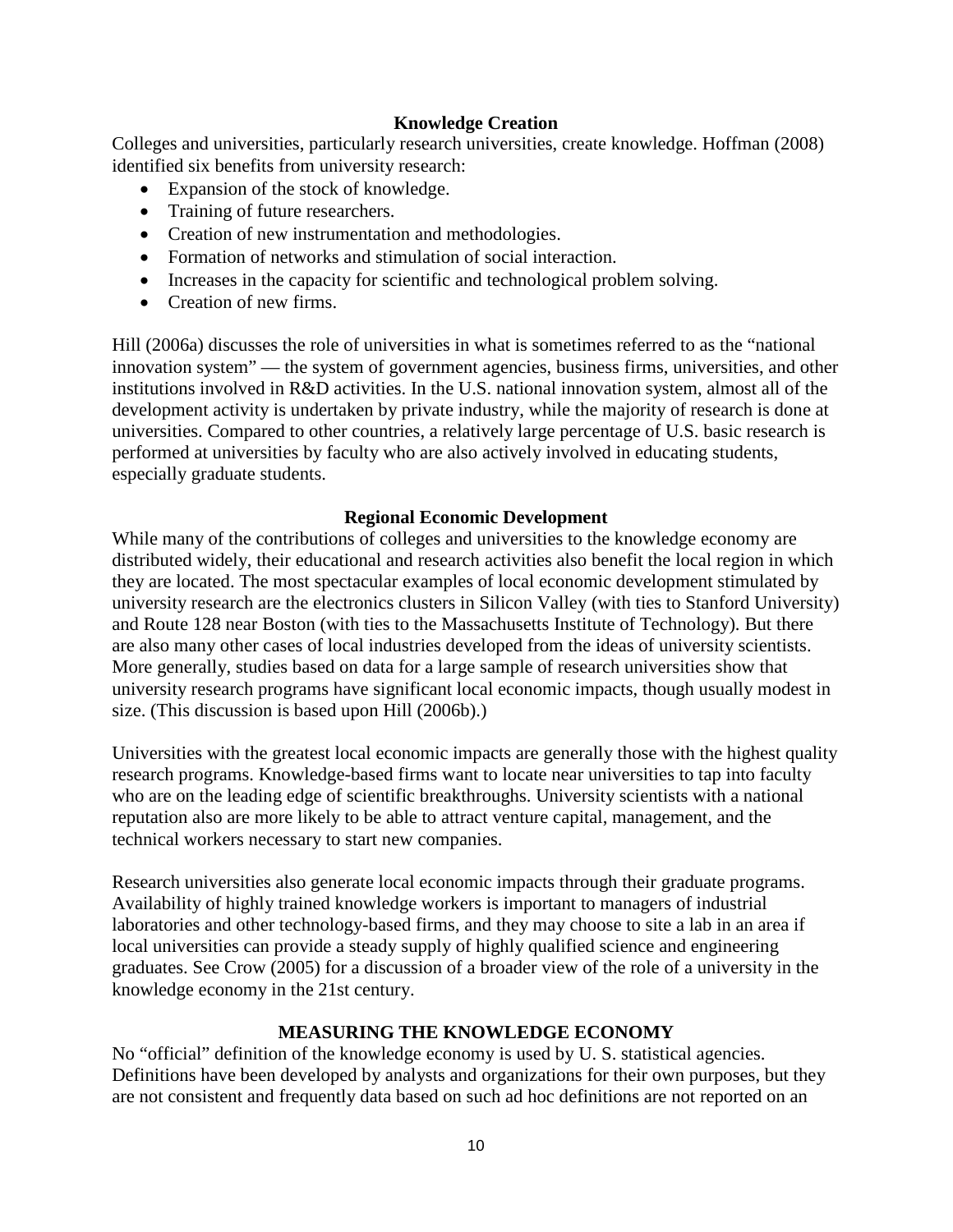ongoing basis. Two primary approaches to defining the knowledge economy have been used: by industry (an output-based measure) or by occupation (an input-based measure).

An industry-based approach defines the knowledge economy as either (a) those industries that are involved in the production or creation of knowledge or more often (b) in terms of those industries determined to be "knowledge intensive" or "knowledge based." Various methods have been used to define the degree of knowledge intensity, often in terms of the educational attainment of its workers or by first defining "high-knowledge" occupations (see discussion below). The knowledge intensity of an industry is then defined in terms of the proportion of its labor force in those "high-knowledge" occupations.

Based on this approach, the OECD has defined the knowledge economy to include high- and medium-technology manufacturing, high value-added service industries (finance and insurance, telecommunications, business services), and the education and health sectors (Brinkley 2006). Using this definition, the OECD estimated that the U.S. knowledge economy accounted for about 43 percent of gross value added in 2002 (OECD 2005). Gross value added is a measure in [economics](http://en.wikipedia.org/wiki/Economics) of the value of [goods](http://en.wikipedia.org/wiki/Good_(economics_and_accounting)) and [services](http://en.wikipedia.org/wiki/Service_(economics)) produced in an area, industry or sector of an [economy.](http://en.wikipedia.org/wiki/Economy) Gross domestic product (GDP) is calculated as gross value added plus [taxes](http://en.wikipedia.org/wiki/Tax) on products less [subsidies](http://en.wikipedia.org/wiki/Subsidy) on products.

The second approach is to measure the knowledge economy directly in terms of the number of "knowledge workers." This approach has the advantage over the industry-based approach in recognizing that knowledge workers may be employed across all sectors of the economy and that not all workers in knowledge-intensive industries are knowledge workers. Conceptually, a knowledge worker might be defined as someone who works at the tasks of developing or using knowledge, but in practice it is usually defined in terms of "high-knowledge" occupations. Unfortunately, there is no single accepted definition of "high-knowledge" occupations. While some organizations have engaged in detailed analyses based on multiple criteria to categorize an occupation's skill and complexity level (notably the U. S. Bureau of Labor Statistics and Statistics Canada), most often knowledge workers are defined as workers in the managerial, professional, and technical occupations.

The U.S. Bureau of Labor Statistics annually reports occupational employment and wages based on a survey of employers. The hundreds of occupations are categorized into 22 occupational groups in the Standard Occupational Classification (SOC). Defining knowledge workers by occupational group (see Table 1), there were about 39 million in the United States in 2010, nearly 31 percent of all workers. Education, training, and library occupations make up the largest share of U. S. knowledge workers (about 22 percent), followed by the health care practitioner and technical occupations (19 percent). The other two sizable occupational groups are management and business and financial operations.

To produce a comparable estimate using the industry-based approach for this paper, a list of industries to be considered as part of the knowledge economy has been developed. This list is a blend of the OECD definition and definitions developed by the Massachusetts Department of Workforce Development (MDWD 2007). For their own use, the MDWD identified NAICS 4 digit industry groups that make up both a narrowly defined set of "knowledge-creation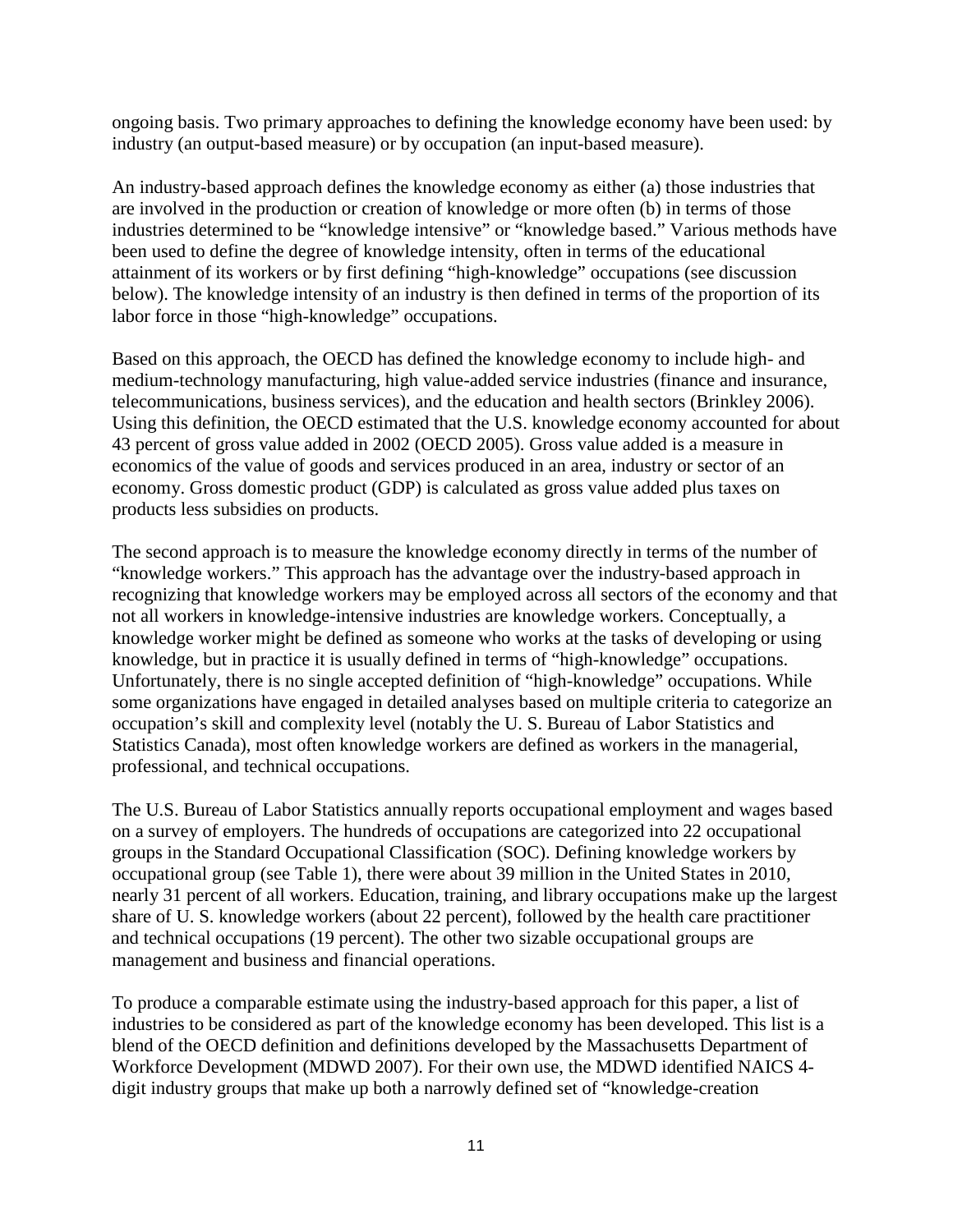# **TABLE 1 KNOWLEDGE ECONOMY EMPLOYMENT BY OCCUPATIONAL GROUP UNITED STATES, 2010**

|                                                   |                           | <b>Share of All Knowledge</b> |
|---------------------------------------------------|---------------------------|-------------------------------|
|                                                   | <b>Number in Millions</b> | <b>Workers</b>                |
| TOTAL OF ALL OCCUPATIONS                          | 127.1                     |                               |
| KNOWLEDGE WORKER TOTAL                            | 39.2                      | 100.0%                        |
| Management                                        | 6.0                       | 15.4                          |
| <b>Business and Financial Operations</b>          | 6.1                       | 15.6                          |
| <b>Computer and Mathematical</b>                  | 3.3                       | 8.4                           |
| Architecture and Engineering                      | 2.3                       | 5.9                           |
| Life, Physical and Social Sciences                | 1.1                       | 2.8                           |
| <b>Community and Social Services</b>              | 1.9                       | 4.8                           |
| Legal                                             | 1.0                       | 2.6                           |
| Education, Training, and Library                  | 8.5                       | 21.7                          |
| Arts, Design, Entertainment, Sports, and<br>Media | 1.7                       | 4.3                           |
| <b>Healthcare Practitioner and Technical</b>      | 7.3                       | 18.6                          |
|                                                   |                           |                               |

Source: U.S. Department of Labor, Bureau of Labor Statistics, Occupational Employment Statistics.

industries" and a broader set of knowledge-based or knowledge-intensive industries. This broader set includes selected high-technology industries, information technology industries, financial service industries, and health care industries. Appendix Table A-1 lists the NAICS industry groups (including some government categories not defined in this manner in NAICS) used in this definition of the knowledge economy.

Based on this definition, the knowledge-based industries in the U. S. employed nearly 46 million, 34 percent of the total in 2009 (the latest year of data). Looking at the industry groups in the knowledge-intensive sector in more detail (see Table 2), the knowledge-creation industries almost all related to education — make up nearly one-third of the total, the single largest component. High-technology industry groups account for about 13 percent of the total knowledge economy in terms of employment, primarily in the high-tech services component. The information technology sector employs about 3 percent of workers in the knowledge economy. This leaves more than half of all jobs in the knowledge economy in the three categories of the "other knowledge-based industries" component: professional services, financial services, and especially health care.

The numbers produced by both definitions are useful for different purposes, but as measures of the size or importance of the knowledge economy they give somewhat different results. The industry-based approach produces a larger estimate of the size of the knowledge economy than counting knowledge workers. Since the two measures are based on different methodologies and the data used to produce the two measures come from different sources, it is not surprising that they do not match. Although many factors undoubtedly contribute to the gap, the important conceptual reason for the difference is the fact that many knowledge workers are employed outside the set of industries included in the industry-based definition while not all of those employed in knowledge industries are in fact knowledge workers. Regardless of the approach, the knowledge economy employs approximately one-third of the U.S. workforce.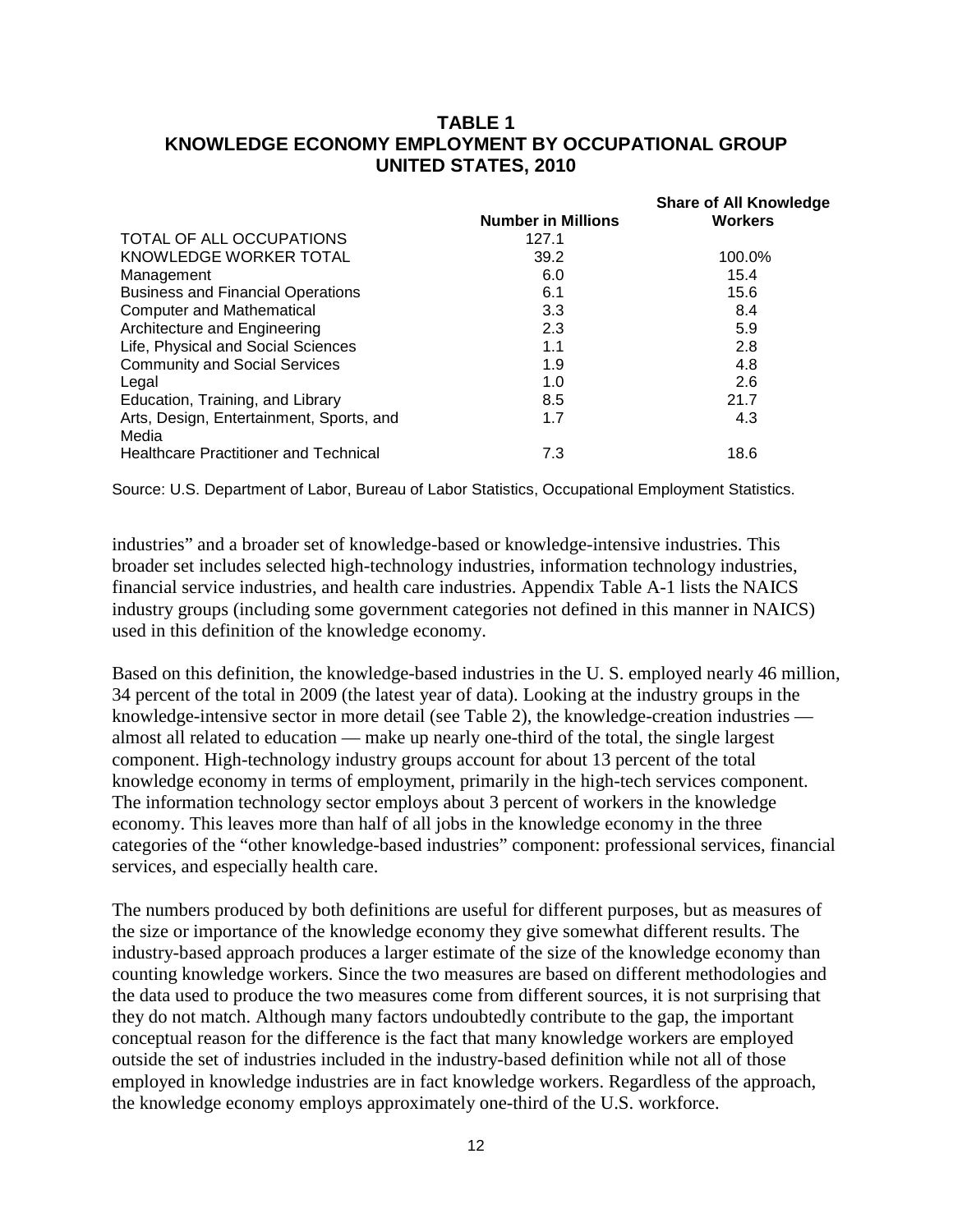# **TABLE 2 KNOWLEDGE ECONOMY EMPLOYMENT BY INDUSTRY UNITED STATES, 2009**

|                                | <b>Number in Millions</b> | <b>Share of Total</b><br>Knowledge-Based |  |  |  |  |
|--------------------------------|---------------------------|------------------------------------------|--|--|--|--|
| TOTAL OF ALL SECTORS           | 134.3                     |                                          |  |  |  |  |
| TOTAL KNOWLEDGE-BASED          | 45.6                      | 100.0%                                   |  |  |  |  |
| High-Technology Manufacturing* | 1.6                       | 3.5                                      |  |  |  |  |
| High-Technology Services**     | 4.3                       | 9.4                                      |  |  |  |  |
| Knowledge Creation***          | 14.8                      | 32.5                                     |  |  |  |  |
| Information Technology***      | 1.5                       | 3.3                                      |  |  |  |  |
| Other Knowledge-Based***:      |                           |                                          |  |  |  |  |
| <b>Professional Services</b>   | 6.6                       | 14.5                                     |  |  |  |  |
| <b>Financial Services</b>      | 6.2                       | 13.6                                     |  |  |  |  |
| <b>Health Care</b>             | 10.6                      | 23.2                                     |  |  |  |  |
|                                |                           |                                          |  |  |  |  |

Notes (see Appendix Table A-1):

\* Six manufacturing industry groups included in the BLS definition of level I high-technology industries

\*\* Ten services industry groups included in the BLS definition of level I high-technology industries \*\*\* Industry groups included in the DMWD definition, excluding any overlap with the BLS high-technology groups

Source: U.S. Department of Commerce, Census Bureau: *2009 County Business Patterns* and *2009 Government Employment and Payroll*.

# **BENCHMARKING THE U.S. KNOWLEDGE ECONOMY**

The U. S. statistical agencies do not compile data relating to the knowledge economy per se, but they do provide a wide variety of information relating to various aspects of knowledge-related activity:

- Education statistics, such as the proportion of college graduates or those with advanced degrees, number of science and engineering Ph.D.s employed, or funding levels for graduate study in science and engineering.
- Information relating to R&D and innovation, such as various measures of R&D expenditures, statistics on research centers or personnel, or data on venture capital or initial public offerings.
- Indirect measures of knowledge creation, such as data on scientific publications or patents.
- Economic data, such as employment, production, investment, or international trade relating to specific technology sectors, such as information technology.

# **Growth of the U.S. Knowledge Economy**

Analysis of such data series demonstrates that U.S. investments in both technology and human capital have grown significantly in the last 50 years and further suggest that the pace of knowledge accumulation accelerated at the end of the 20th century.

For example, data relating to research and development activity show that R&D expenditures (measured in constant dollars) have grown fivefold since 1960, and the average annual growth rate for R&D expenditures increased from less than 3 percent during the 1960-to-80 period to an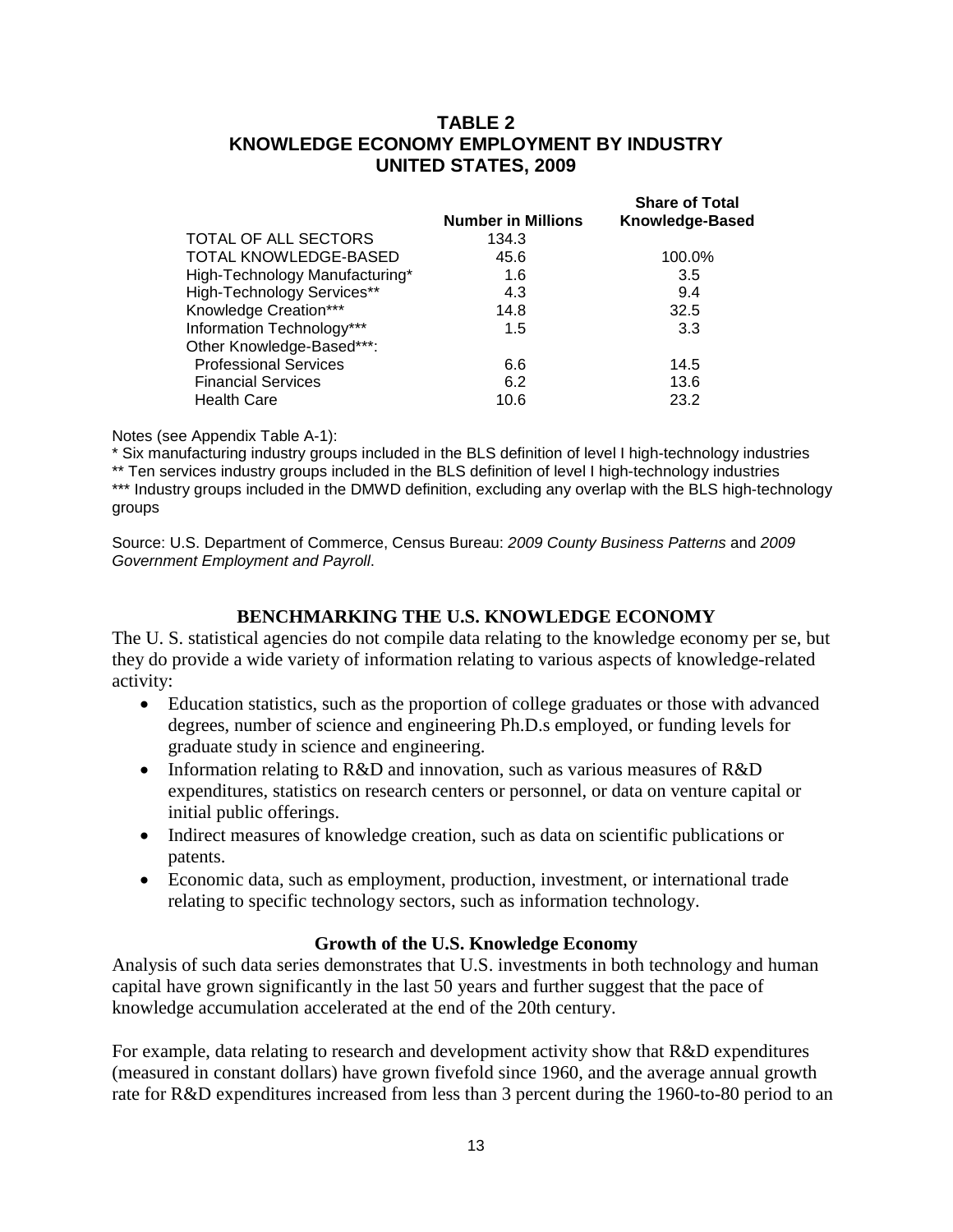average of 3.7 percent per year since 1980 (U.S. National Science Foundation 2010; U.S. Census Bureau 2011). Similarly, the time series of U.S. patent data indicate the process of knowledge accumulation has accelerated. After essentially no growth between 1940 and 1960, the annual number of patents awarded increased 32 percent over the 1960-to-1980 period. Since 1980, patent activity has risen sharply, nearly quadrupling by 2010 (U.S. Patent and Trade Office). Education statistics also demonstrate that the stock of human capital in the United States has been growing rapidly. Less than 4 percent of the population 25 years and older were college graduates in 1940, but the proportion with college degrees had more than tripled by 1980, and approached 29 percent by 2009.

# **Benchmarking the U.S. Knowledge Economy Using OECD Metrics**

Given the long-standing emphasis that the OECD has placed on the important role of knowledge and technology for economic growth (OECD 1996), the organization began to systematically compile a set of indicators relating to the knowledge economy in the 1990s and has continued to maintain databases and analyze the trends in these data series for its member countries (including the United States). (See, for example, the latest (2009) edition of the *OECD Science, Technology, and Industry Scoreboard*.)

These data allow comparison of knowledge economy metrics among the 30+ advanced economies tracked by the OECD. For example, the OECD information shows that in absolute terms, the United States spends more on R&D than any other country but is ranked seventh in terms of R&D expenditures as a proportion of GDP and ranked below average for growth in R&D spending over the 1995-to-2005 period (OECD 2007). Looking at the human side of the knowledge economy, OECD data indicate that the United States ranked 12th out of 27 reporting countries on the share of jobs in science and technology fields in 2008, and it ranked near the bottom for growth in science and technology jobs over the 1997-to-2007 period (OECD 2009).

In addition to tracking knowledge economy-related variables, the OECD also established a formal definition of a "knowledge-based" economy and developed two concepts directly related to this newly defined construct:

• "Knowledge-based" industries were defined as those with the following characteristics: (1) a high level investment in innovation, (2) intensive use of technology, and (3) a highly educated workforce.

The OECD estimates the gross value added produced by these "knowledge-based" industries. Based on 2004 data, the United States ranked fifth among the 29 advanced economies for which the metric was available, mostly due to its large knowledgeintensive services sector. Like many other advanced economies, the relative importance of the knowledge-intensive manufacturing sector in the United States has been declining steadily in recent years. This reflects the continued shift of manufacturing to lessdeveloped countries and the increasing importance of services in advanced economies. According to OECD estimates, the United States ranked 17th in terms of the share of total gross value added produced by the knowledge-intensive manufacturing sector (OECD 2007).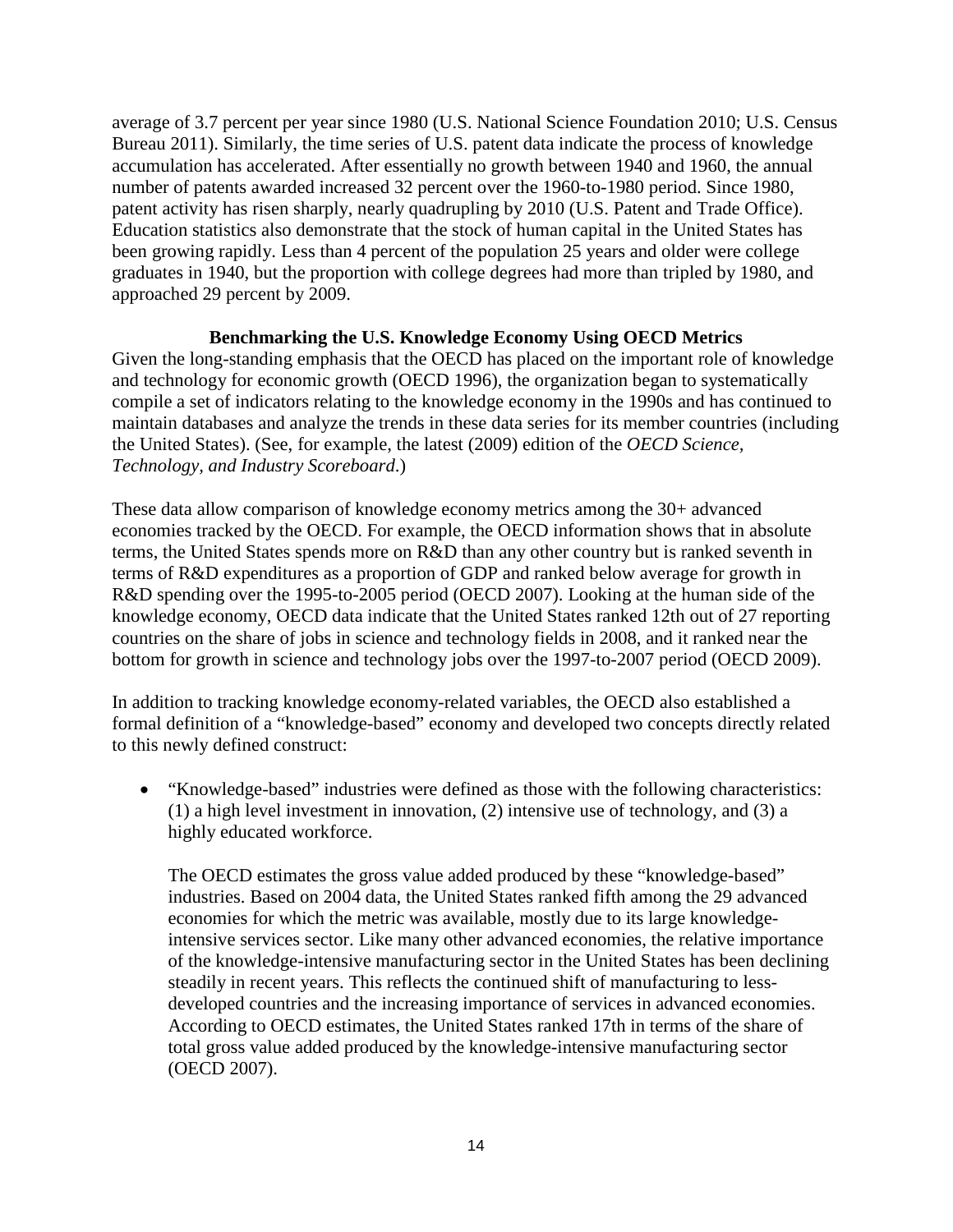• "Investment in knowledge" was defined as expenditures for activities that enhance existing knowledge, create new knowledge, and distribute knowledge. Statistically this concept was defined as the sum of expenditures on R&D, higher education, and software.

The United States ranked first for investment in knowledge as a proportion of GDP in 2004 among the 18 advanced economies for which the OECD made estimates. Investment in knowledge has been increasing in all but one of the reporting countries, with the United States jumping from 5.7 percent in 1997 to 6.6 percent in 2004 (OECD) 2007).

**Benchmarking the U.S. Knowledge Economy Using Composite Indexes** Composite indicators that compare country performance are increasingly recognized as a useful tool in policy analysis and public communication. Such composite indicators provide summary comparisons among countries that can be used to illustrate complex and sometimes elusive issues in wide-ranging fields. It often seems easier to interpret composite indicators than to identify common trends across many separate indicators, and they have also proven useful in benchmarking country performance. A composite indicator is formed when individual indicators are compiled into a single index on the basis of an underlying model. A composite indicator should ideally measure multidimensional concepts which cannot be captured by a single indicator. The pros and cons of such indexes have been widely debated (see OECD 2008 for a useful summary), but they are popular and widely used in the analysis and evaluation of a myriad of issues.

A number of composite indexes have been developed that provide comparative information for many nations about their potential, capacity, performance in the global knowledge economy. The World Bank's *Knowledge Index* and *Knowledge Economy Index* obviously have been designed expressly for that purpose. Many of the other indexes, while explicitly focusing on different issues such as economic development, high technology, innovation, or competitiveness, produce information that provides useful insights relating the knowledge economy. Two examples of such indexes are discussed after the World Bank indexes. They have a somewhat broader focus than the World Bank measures but have subindexes that relate directly to important dimensions of the knowledge economy.

# **World Bank Indexes**

*The Knowledge Index* and *Knowledge Economy Index* were developed by the World Bank to benchmark "the preparedness to compete in the knowledge economy" (World Bank 2009). They are updated annually, and the latest 2009 report produced indexes for 146 countries. The indexes are based on 109 variables grouped according to what the World Bank terms "the four pillars of the knowledge economy" framework: education and human resources, the innovation system, information and communication technology, and the economic and institutional regime.

The Knowledge Index (KI) is constructed as a measure of a country's ability to "generate, adopt, and diffuse knowledge." It is calculated as the simple average of normalized scores for the variables in three of the knowledge economic pillars: education, innovation, and information and communication technologies. Separate subindexes are reported for each of the pillars. The Knowledge Economy Index (KEI) adds variables relating to the fourth pillar — the economic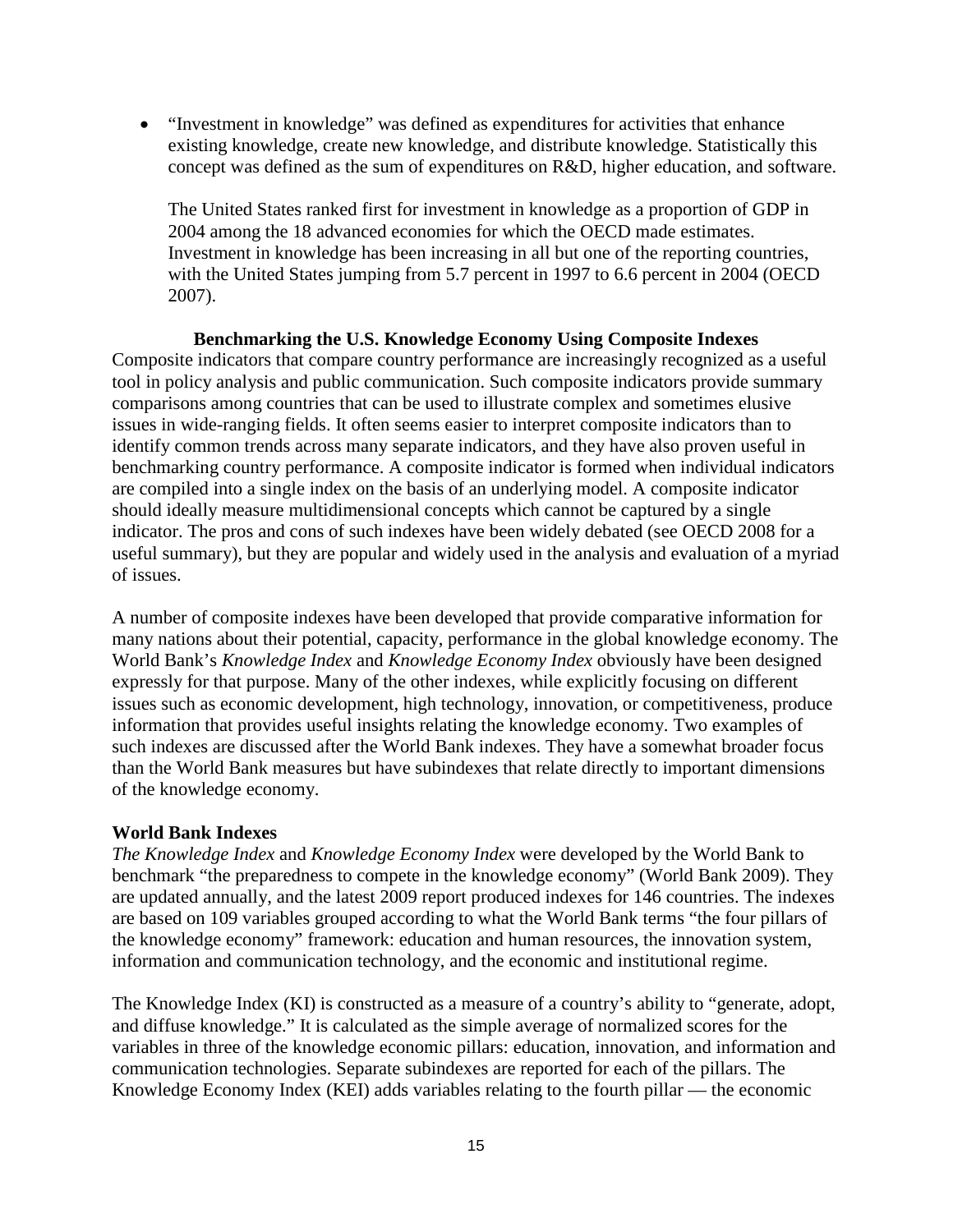and institutional regime — to assess whether economic incentives and institutions are conducive for the effective use of knowledge to promote economic growth. The KEI is an aggregate index that attempts to represent the overall level of development of a country or region toward the knowledge economy. The KEI is calculated from the normalized performance scores of a country or region on all four pillars of the knowledge economy.

The 2009 KI ranks the United States 10th among the 146 nations, with Sweden ranked first and Western European countries holding seven of the top 10 rankings. The U.S. ranking is down from third in 1995 and fifth in 2000. For the broader KEI, the United States fared somewhat better, ranking ninth for the 2009 index. But this was again lower than the rankings in earlier years: second in 1995 and sixth in 2000. Examination of the subindexes shows that the drop in overall KEI ranking from 1995 to 2009 was primarily the result of a big decline in relative scoring for information and communications (from first to 14th), a substantial decline in the score for the economic and institutional regime (ninth to 15th), and much smaller losses for the other two pillars: fourth to sixth for the innovation system and 12th to 13th for education and labor force.

# **Global Competitiveness Index**

For more than three decades, the World Economic Forum has annually produced a report that analyzes the many factors needed for countries to achieve economic growth and long-term prosperity. The Forum's stated goal of this exercise is to provide benchmarking tools to business leaders and policymakers for the evaluation of the competitiveness of their economies. Since 2005, its competitiveness analysis has been based on the *Global Competitiveness Index* (GCI), a composite index that incorporates more than 100 variables measuring the microeconomic, macroeconomic, institutional, and social factors associated with national competitiveness. The analysis groups the individual indicators to produce subindexes based on what the Forum terms the "12 pillars of competitiveness," with the overall GCI based on a weighted average of the subindexes. The 2010-11 report included GCI scores for 139 countries (Schwab 2010).

Among the "12 pillars of competitiveness," three of the pillars relate most directly to the knowledge economy: higher education and training; technological readiness; and innovation. In the 2010-11 report, the United States ranked first on innovation, but ninth for the higher education and training component, and 17th for technological readiness factors. In the first GCI (2005-06), the U.S. subindex score for higher education and training ranked fifth. Examination of the detailed scores shows the biggest negative factor was the quality of secondary education, particularly in math and science. The 2010-11 ranking for technology readiness was also substantially lower than the number-eight ranking in the 2005-06 analysis, primarily due to issues relating to the areas of technology transfer and the U.S. Internet system.

# **Global Innovation Index**

INSEAD, a top-ranked international business school with campuses in Europe and Asia, produces the *Global Innovation Index* (GII), a composite index measuring the innovation potential and performance of economies around the world. The latest (2011) report includes 125 countries, and provides not only the overall GII results but also scores and rankings for each of the 20 components included in the analysis (Dutta 2011). Since the concept of innovation is closely tied to the knowledge economy, the GII has several components that focus directly on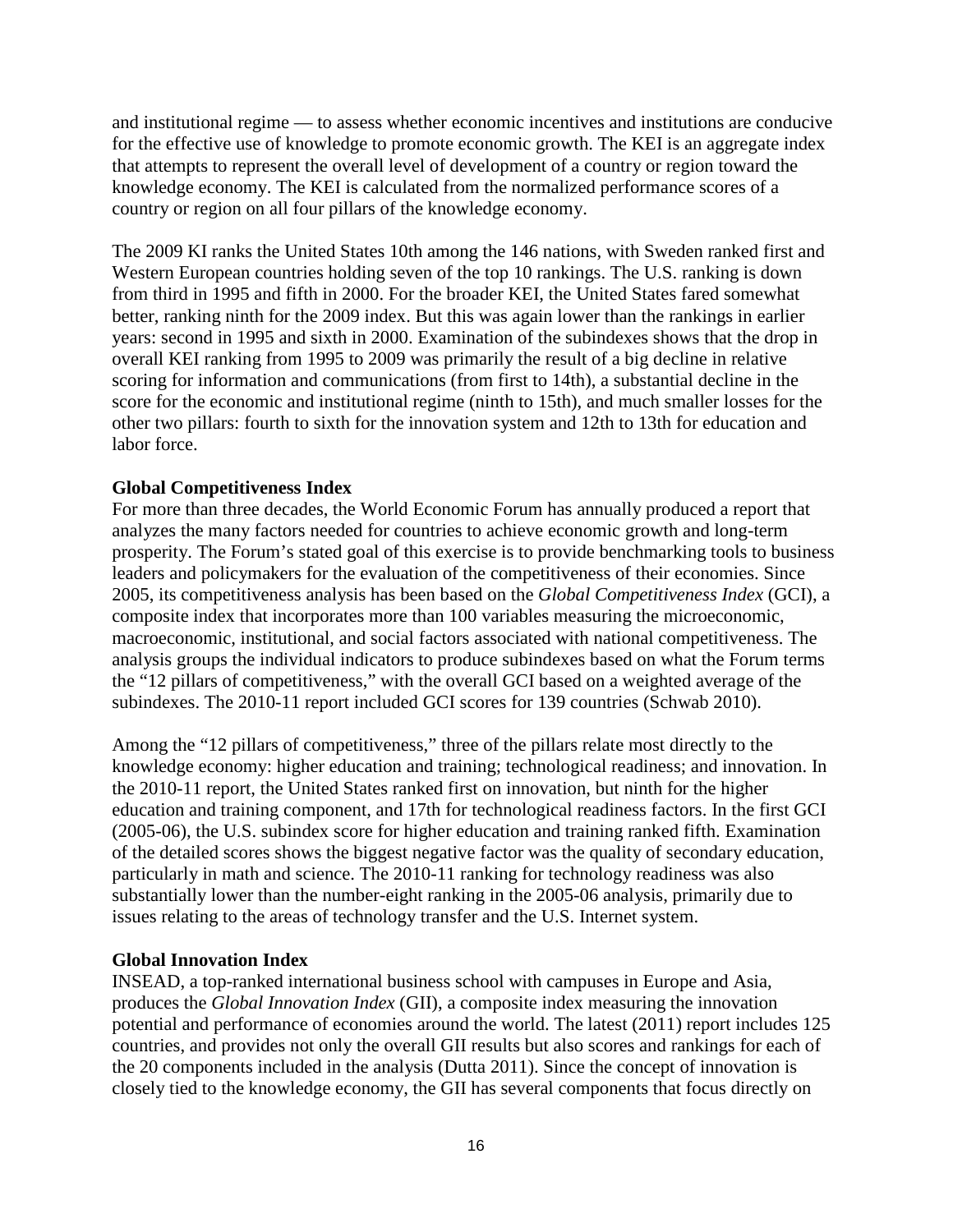factors important to the knowledge economy — primary and secondary education, higher education, research and development, knowledge workers, knowledge creation, knowledge impact, and knowledge diffusion. The latest benchmarking exercise by INSEAD gave the United States relatively high — but not top — rankings for most of these seven components. The rankings for the two education components were much weaker, however, with primary and secondary education ranking 36th and higher education ranking 46th.

#### **Synthesis of the Results**

Three prestigious organizations have developed country-level composite indexes relating to the knowledge economy. The indexes have been constructed for different purposes, use different data sets, and include somewhat different collections of countries. Despite differences in methodologies and coverage, the results of all three provided relatively similar assessments of how the United States is faring in the global knowledge economy.

All three studies give the U.S. economy very good but not top ratings, and comparisons of the results over time show a pattern of decline for the United States relative to the top-ranked economies. Looking at the individual dimensions of the knowledge economy, the United States had its highest rankings for factors relating to R&D and innovation and its lowest rankings for the education and technological readiness components. The assessment of the U.S. knowledge economy based on the OECD metrics is consistent with the results from the composite indexes.

# **BENCHMARKING ARIZONA'S KNOWLEDGE ECONOMY**

Many of the indicators used to monitor the knowledge economy at the national level are also available at the state level. This section looks at some of the individual knowledge-related metrics and also examines the results of three composite indexes related to the knowledge economy in order to assess the status of Arizona's knowledge economy relative to other U.S. states. In particular, Arizona is compared to eight western states that are primary economic competitors: California, Colorado, Nevada, New Mexico, Oregon, Texas, Utah, and Washington.

# **Knowledge Workers**

Using occupational data, Arizona's knowledge workers made up a slightly smaller share (29 percent) of total employment than in the national economy (31 percent) in 2010. This put the state at 23rd out of the 50 states in terms of the proportion of knowledge workers. The percentage was highest in Massachusetts (37 percent) and lowest in Nevada (22 percent). Rankings for Arizona and eight other western states are presented in the top line of Table 3. Arizona ranked fifth among the nine western states, only slightly higher than three others. Colorado ranked highest at seventh.

Based on industrial data, Arizona's percentage of employment in knowledge-based industries (33.5 percent) was only marginally less than the U.S. average (34.0 percent). The largest proportion of knowledge workers are in knowledge-creation industries followed by health care, with the proportions in Arizona nearly equal to the national average (see Table 4). The makeup of Arizona's knowledge-based industries is different than the national average, however, with the shares higher in Arizona in high-tech manufacturing and financial services, but lower in hightech services and professional services.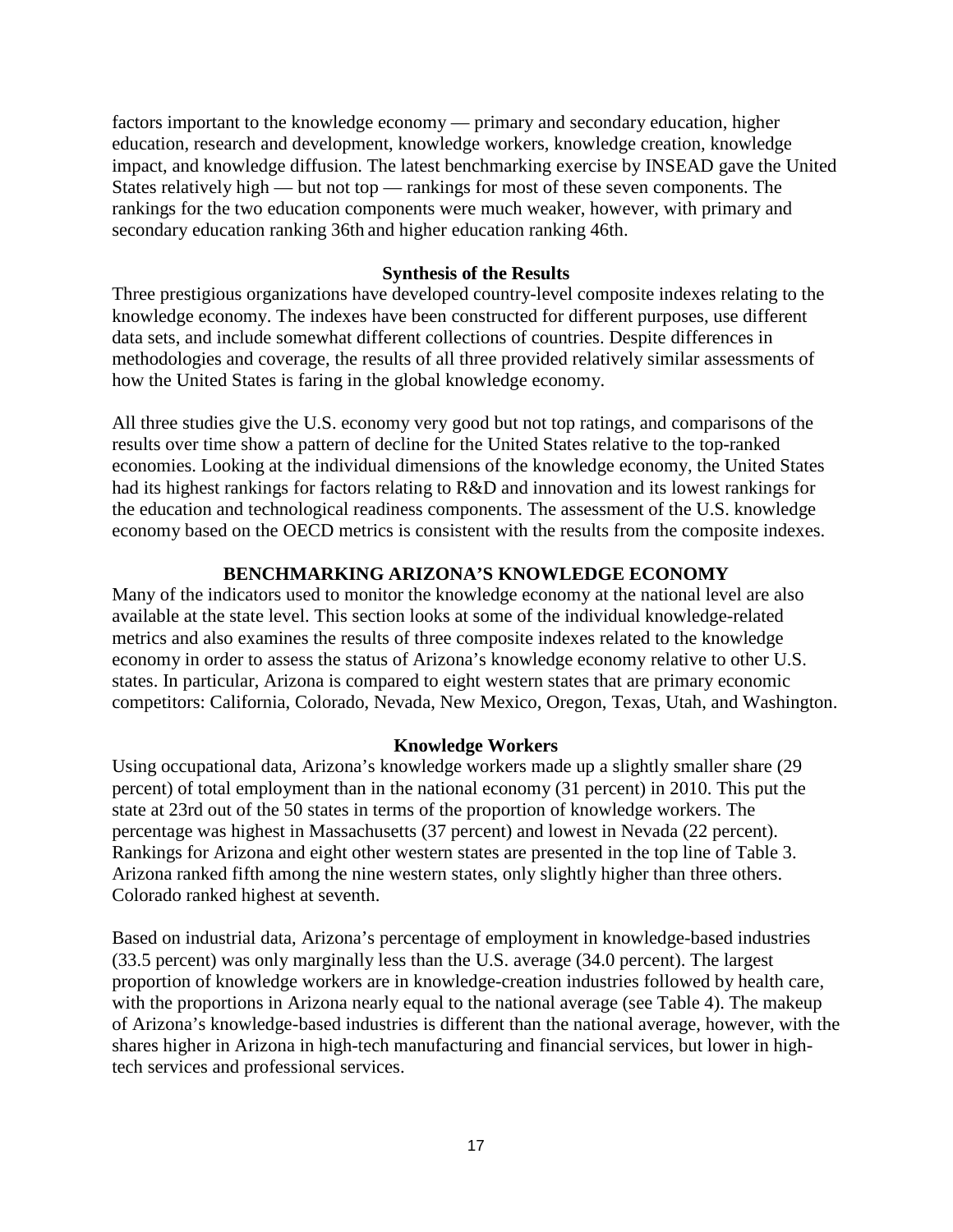# **TABLE 3 RANKINGS RELATIVE TO THE 50 U.S. STATES FOR ARIZONA AND EIGHT OTHER WESTERN STATES FOR SELECTED KNOWLEDGE ECONOMY METRICS**

|                                                                                                                                                                            | AZ       | CА             | <b>CO</b>           | <b>NV</b> | NΜ             | <b>OR</b> | ТΧ       | UT       | WA          |
|----------------------------------------------------------------------------------------------------------------------------------------------------------------------------|----------|----------------|---------------------|-----------|----------------|-----------|----------|----------|-------------|
| Proportion of Knowledge Workers, Calculated by Occupation (2010)*                                                                                                          | 23       | 12             | 7                   | 50        | 24             | 16        | 28       | 27       | 11          |
| Proportion of Science and Engineering Doctorates in Civilian Workforce (2006)**                                                                                            | 38       | 9              | 8                   | 49        | 2              | 15        | 30       | 18       | $7^{\circ}$ |
| Research and Development Activity as a Proportion of GDP (2007)**                                                                                                          | 25       | $\overline{7}$ | 11                  | 48        | 1              | 12        | 29       | 21       | 4           |
| Patent Awards Per Capita (2008)**                                                                                                                                          | 19       | 4              | 10                  | 30        | 29             | 7         | 20       | 16       | 2           |
| Proportion of Population 25 years and Older with a College Degree (2008)***<br>Proportion of Population 25 years and Older with an Advanced College Degree<br>$(2008)$ *** | 31<br>25 | 14<br>13       | 2<br>$\overline{7}$ | 45<br>45  | 35<br>15       | 18<br>17  | 30<br>35 | 17<br>24 | 11<br>12    |
| K-12 Public Schools Current Expenditures as a Proportion of GDP (FY2008)^                                                                                                  | 39       | 37             | 44                  | 49        | 14             | 41        | 32       | 42       | 47          |
| Total Higher Education Expenditures as a Proportion of GDP (FY2009)^                                                                                                       | 30       | 29             | 43                  | 50        | $\overline{7}$ | 19        | 39       | 6        | 40          |
| 8th Grade Math Proficiency NAEP Test Scores (2007) <sup>11</sup>                                                                                                           | 38       | 41             | 11                  | 42        | 49             | 22        | 23       | 29       | 15          |
| Averaged Freshman Graduation Rates for Public Secondary Schools (FY08) <sup><math>\text{M}</math></sup>                                                                    | 41       | 39             | 30                  | 50        | 45             | 24        | 35       | 33       | 38          |

Sources:

\* Calculated from data from the U.S. Department of Labor, Bureau of Labor Statistics, Occupational Employment Statistics.

\*\* Calculated from data from the U.S. National Science Foundation, *Science and Engineering Indicators 2010*.

\*\*\* Calculated from data from the U.S. Census Bureau, *2011 Statistical Abstract.*

^ Calculated from data from the U.S. Department of Education, National Center for Educational Statistics.

^^ Calculated from data from the U.S. Department of Education, National Assessment of Education Progress.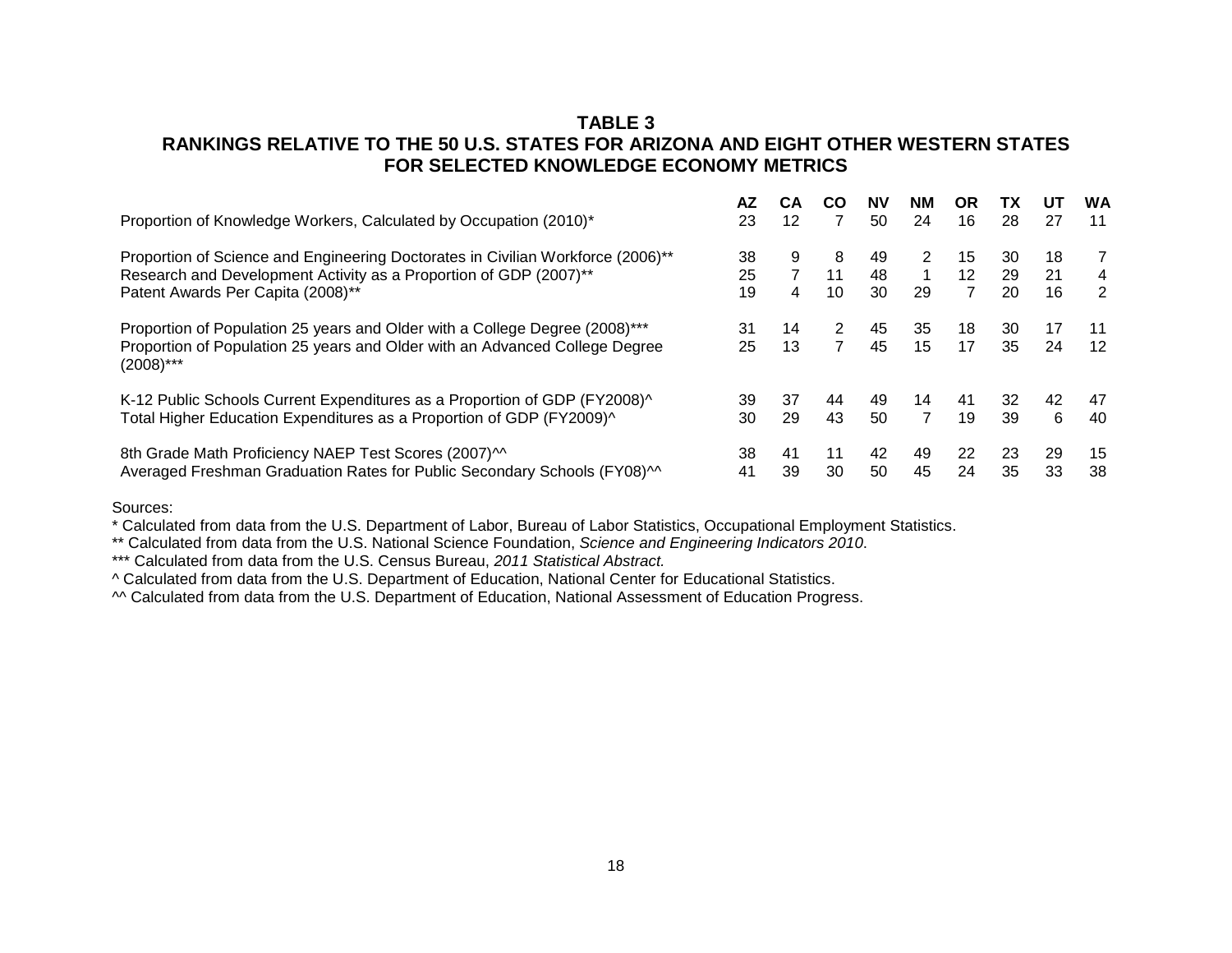# **TABLE 4 KNOWLEDGE ECONOMY EMPLOYMENT BY INDUSTRY ARIZONA AND UNITED STATES**

|           |         |               | Change in Share, 2000<br>to 2009 |               |  |  |
|-----------|---------|---------------|----------------------------------|---------------|--|--|
| Arizona,  |         | United        |                                  | United        |  |  |
| 2009      | Arizona | <b>States</b> | Arizona                          | <b>States</b> |  |  |
| 2,480,784 |         |               |                                  |               |  |  |
| 831.494   | 100.0%  | 100.0%        |                                  |               |  |  |
| 51,364    | 6.2     | 3.5           | $-5.0$                           | $-1.6$        |  |  |
| 68.372    | 8.2     | 9.4           | 0.4                              | 0.8           |  |  |
| 268,456   | 32.3    | 32.5          | 4.1                              | 1.5           |  |  |
| 23.174    | 2.8     | 3.3           | $-0.3$                           | $-1.4$        |  |  |
|           |         |               |                                  |               |  |  |
| 96.753    | 11.6    | 14.5          | $-3.7$                           | $-0.5$        |  |  |
| 131.840   | 15.9    | 13.6          | 0.0                              | $-0.5$        |  |  |
| 191,535   | 23.0    | 23.2          | 4.5                              | 1.9           |  |  |
|           |         |               | Share of Total, 2009             |               |  |  |

Notes (see Appendix Table A-1):

\* Six manufacturing industry groups included in the BLS definition of level I high-technology industries

\*\* Ten services industry groups included in the BLS definition of level I high-technology industries

\*\*\* Industry groups included in the DMWD definition, excluding any overlap with the BLS high-technology groups

Source: U.S. Department of Commerce, Census Bureau: *County Business Patterns* and *Government Employment and Payroll* (2000 and 2009).

Between 2000 and 2009, employment of knowledge workers increased more other workers in Arizona and nationally. The knowledge worker share rose from 31.7-to-33.5 percent in Arizona. The national increase in share was a bit higher, from 31.8-to-34.0 percent. In both Arizona and the nation, employment growth was especially high in the knowledge creation and health care categories. In contrast, employment growth was relatively slow in the high-tech manufacturing category. In Arizona, employment decreased in professional services, mostly in the accounting services industry group, which has a time series of erratic employment figures.

#### **Benchmarking Arizona's Knowledge Economy Based on Selected Knowledge Economy-Related Metrics**

Arizona ranks near the middle of the states on the knowledge economy's share of employment. This section looks at how the state compares in terms of other metrics associated with the knowledge economy. The rankings for all nine metrics discussed in this section are presented in Table 3.

Three indicators often are used to monitor knowledge creation. The first two measure inputs to R&D and the third is an output measure:

• **The proportion of Ph.D. scientists and engineers in the overall workforce**, an indicator of human capital input. Arizona ranked substantially below average (38th among the 50 states) and below all but one of its western "competitor" states. In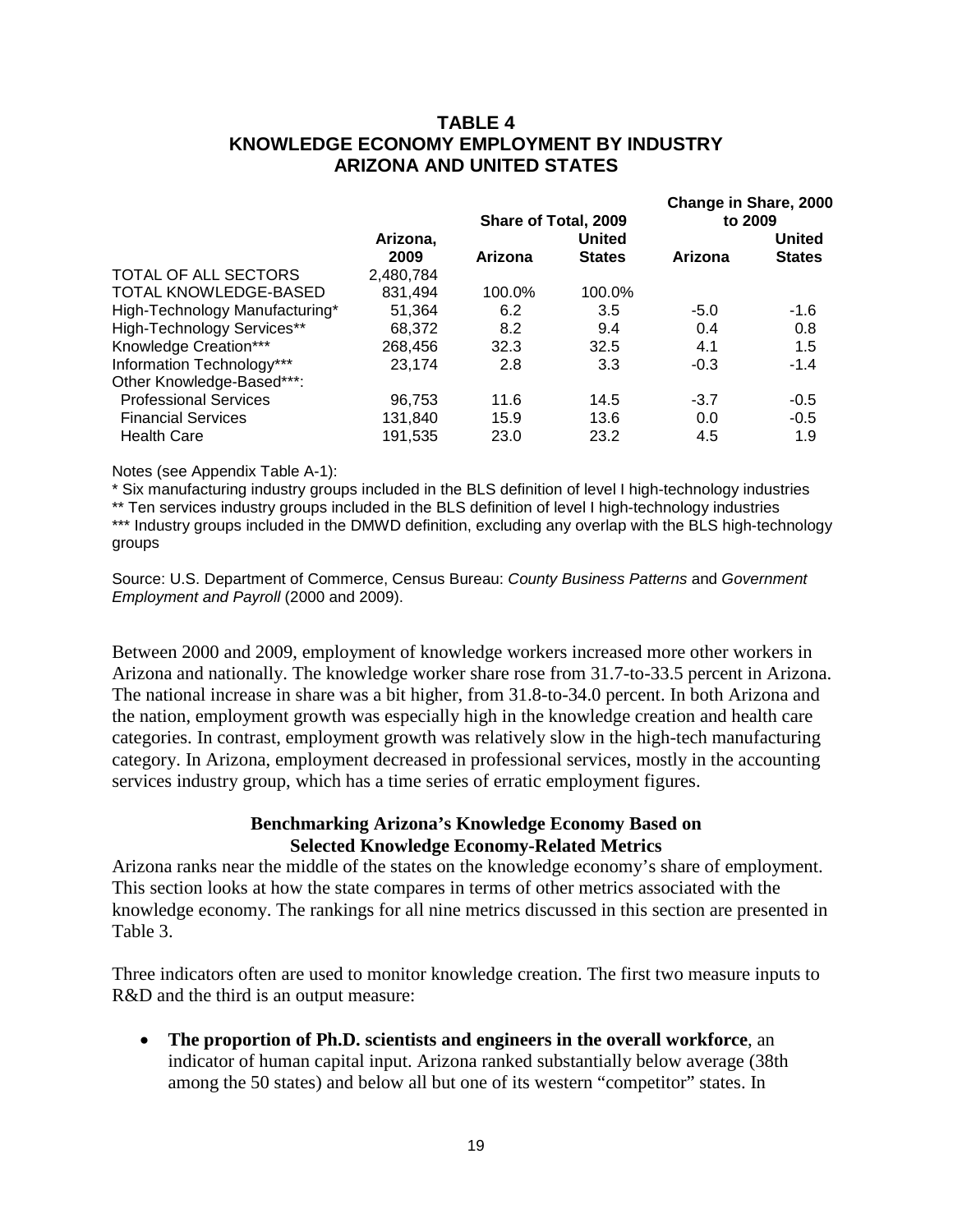comparison, four of the other eight western states ranked in the top 10, with New Mexico second, due to the Los Alamos and Sandia National Labs.

- **R&D expenditures as a proportion of state GDP**. Arizona ranked in the middle of the states (25th) in terms of R&D activity but again was below average relative to its western "competitor" states. New Mexico ranked first. Washington, California, Colorado and Oregon were all in the top 12.
- **U.S. patents awarded per capita**. Arizona ranked above average nationally (19th) but ranked sixth among the nine western states, four of which ranked in the top 10.

Turning to metrics relating to human capital, the first set measures the educational attainment of the state's adult population:

- **The proportion of the population 25 years and older with at least a bachelors degree**. Arizona ranked 31st among the 50 states and below all but two of the other eight western states.
- **The proportion of the population 25 years and older with an advanced degree**. Arizona ranked somewhat higher nationally (25th) but still was higher than only two of its western "competitor" states.

In reality, these two measures overstate Arizona's human capital since many of its university graduates are retired. (A number of well-educated individuals migrate to Arizona when they retire.) Colorado was in the top 10 on each measure, with California and Washington in the top 15 on each.

The next indicators relate to the level of resources allocated to the creation of human capital, measured by spending for K-12 education and higher education as proportions of the state's GDP:

- **Expenditures for current operations (excluding capital outlays) for public K-12 education as a proportion of GDP**. Arizona ranked 39th among the 50 states, but most of the western "competitor" states also ranked between 37th and 49th. Only New Mexico ranked in the upper half of U.S. states on this K-12 spending measure. These expenditure data refer only to public school funding. Arizona and most of the other western states have relatively small numbers of students attending private schools. They would rank even lower based on total school expenditures.
- **Total higher education expenditures as a proportion of GDP**. Arizona ranked 30th in terms of resources allocated to funding higher education institutions. Four western states ranked lower, but Utah and New Mexico ranked in the top 10.

The final metrics relate to student performance. The first is an indicator of student performance at the end of elementary school, and the other is an output measure for the states' secondary schools: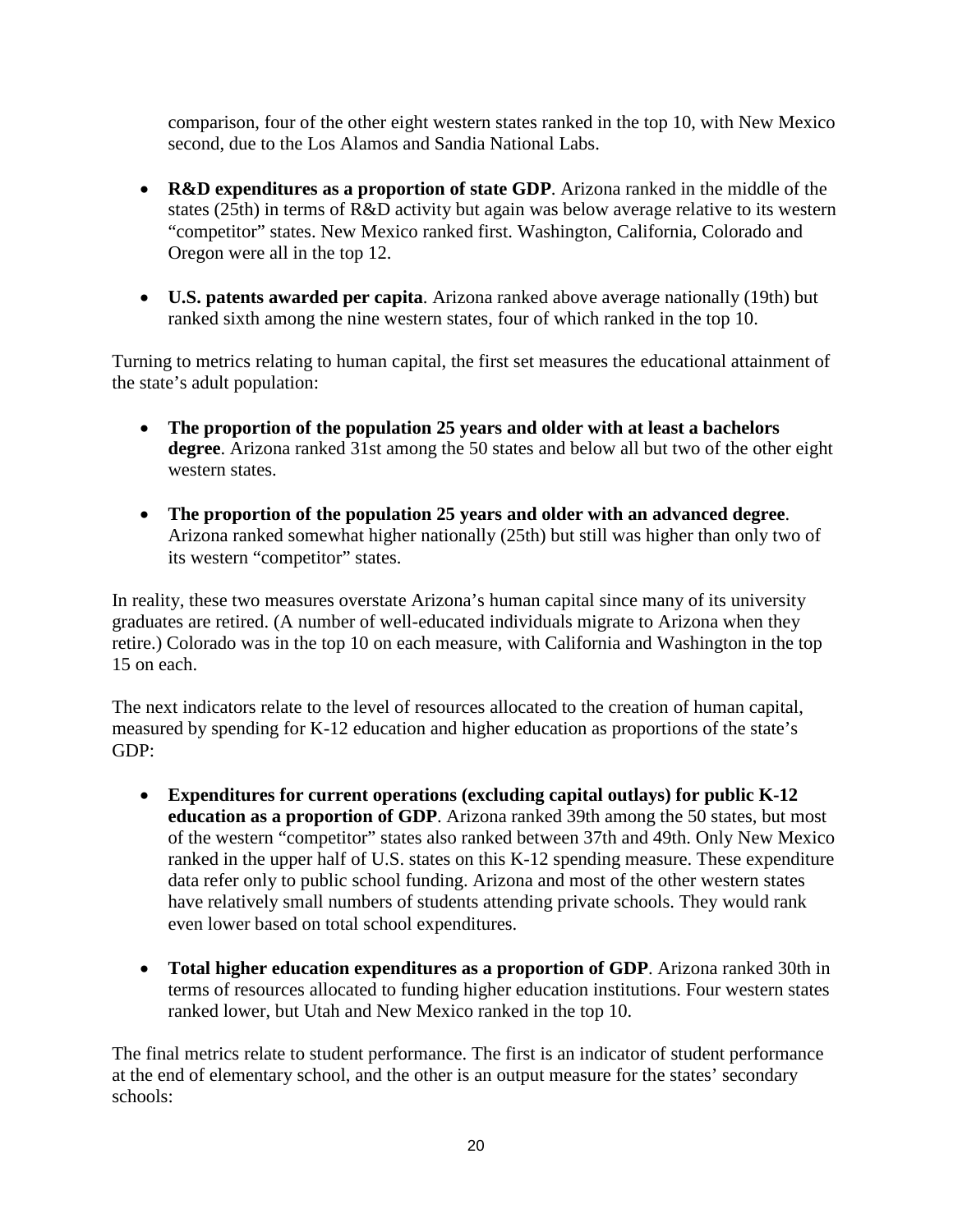- **Proficiency in eighth grade mathematics**. Arizona ranked substantially below average nationally (38th). Three western states ranked lower. Only three of the nine western states ranked in the upper half of all states, with Colorado the highest at 11th. (Arizona also was below average in science proficiency, but the ranking is not specified since scores were not available for all 50 states.)
- **Averaged freshman graduation rates for public secondary schools**. Used as a measure of the states' high school performance, eight of the nine western states ranked in the lower half of the 50 states, with Arizona again way below average at 41st. However, shortcomings exist in this measure of high school graduation.

Arizona appears poorly prepared to compete in the knowledge economy, with a median rank of 31st across the 10 measures included in Table 3. Arizona ranks highest — albeit around the middle of the states — with respect to some of the indicators that are proxies for current performance: share of knowledge workers, patent production, and research and development activity. However, several of its regional peers had very high rankings for these same variables. Arizona ranked between fifth and eighth among the nine western states on each of the measures of current performance.

For most of the metrics associated with the state's human capital creation, Arizona ranked between 30th and 41st. Since many of its eight western "competitor" states also ranked poorly, Arizona ranked between fourth and seventh among its regional peers.

# **Knowledge Economy Composite Indexes**

Just as with international comparisons, a growing number of composite indexes have been developed that compare the 50 U.S. states. This section looks at results from three such studies that provide comparisons among the states with respect to their potential, capacity, and performance in the knowledge economy. The rankings for Arizona and eight other western states from these analyses are listed in Table 5.

# **The 2001 Knowledge-Based Economy Index**

No current ongoing studies provide interstate rankings explicitly aimed at the knowledge economy. The Milken Institute did produce what was termed the *Knowledge-Based Economy Index* (KBEI), with the latest set of rankings released in 2001 (Milken Institute 2001). The index was based on 12 criteria "that Milken Institute research has determined are critical to a region's future high-tech growth," including measures of educational attainment, R&D and patent activity, and business start-up related activities. (The Milken Institute treated "high-tech" as equivalent to "knowledge based" in this study. In fact, the confusion among terms was even broader as the press release issued with the 2001 KBEI also kept referring to the "new" economy rather than the "knowledge-based" economy.)

The 2001 KBEI, which was based on 1990s data, ranked Arizona 13th among the 50 states. This was sixth among the nine western reference states, with California ranked second, Colorado third, and Washington seventh. Four of the group — Utah, Texas, Arizona, and Oregon — were bunched in the 11th through 14th slots, and only Nevada (37th) ranked in the bottom half of the states.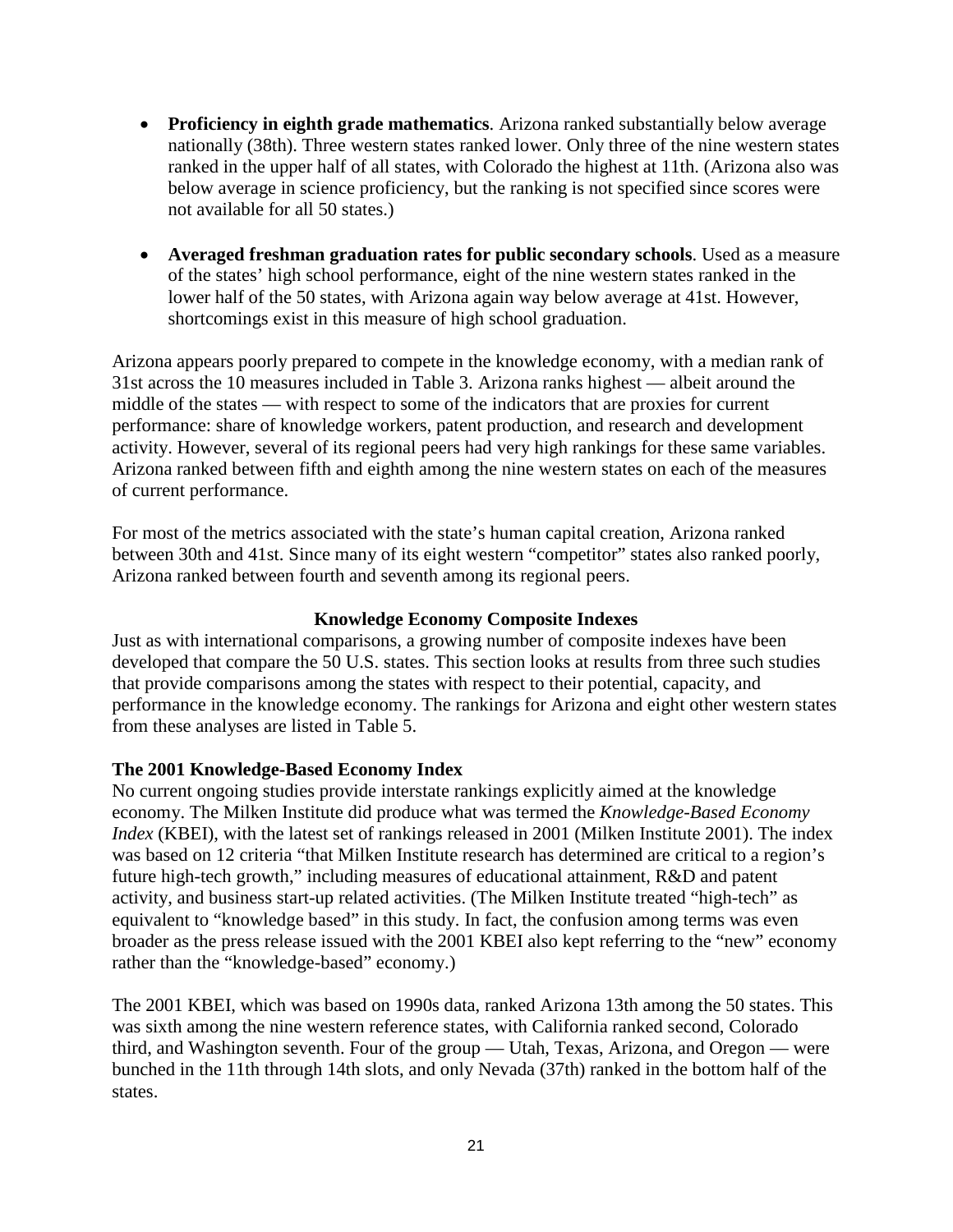# **TABLE 5**

# **RANKINGS RELATIVE TO THE 50 U.S. STATES FOR ARIZONA AND EIGHT OTHER WESTERN STATES FOR THREE KNOWLEDGE ECONOMY COMPOSITE INDEXES**

|                                                | AZ | CА | CO | ΝV | NΜ | OR | ТΧ | UТ | <b>WA</b>      |
|------------------------------------------------|----|----|----|----|----|----|----|----|----------------|
| 2001 Knowledge-Based Economy Index             | 13 | 2  | 3  | 37 | 21 | 14 | 12 | 11 | 7              |
| State Technology and Science Index:            |    |    |    |    |    |    |    |    |                |
| 2010 Overall                                   | 15 | 4  | 3  | 46 | 18 | 21 | 19 | 5  | 6              |
| 2002 Overall                                   | 18 | 3  | 2  | 42 | 20 | 23 | 14 | 9  | 6              |
| 2010 Research and Development Inputs Subindex  | 15 | 4  | 5  | 43 | 10 | 14 | 28 | 13 | 6              |
| 2010 Technology and Science Workforce Subindex | 20 | 7  | 5  | 50 | 25 | 32 | 10 | 8  | 4              |
| 2010 Human Capital Investments Subindex        | 32 | 13 | 3  | 50 | 25 | 27 | 38 | 8  | 21             |
| New Economy Index:                             |    |    |    |    |    |    |    |    |                |
| 2010 Overall                                   | 20 | 7  | 9  | 30 | 32 | 14 | 18 | 12 | $\overline{2}$ |
| 1999 Overall                                   | 10 | 2  | 3  | 21 | 19 | 15 | 17 | 6  | 4              |
| 2010 Technology Innovation Capacity Index      | 18 | 3  | 6  | 43 | 10 | 14 | 23 | 20 | 2              |
| 2010 Digital Economy Subindex                  | 25 | 6  | 14 | 20 | 47 | 8  | 24 | 18 | 9              |
| 2010 Knowledge Jobs Subindex                   | 27 | 13 | 11 | 45 | 36 | 21 | 32 | 15 | 8              |

Sources: Milken Institute, *Knowledge-Based Economy Index* (2001); DeVol et. al., *2010 State Technology and Science Index* (2011); DeVol et. al., *2002 State Technology and Science Index* (2002); Atkinson and Andes, *2010 New Economy Index* (2010); Atkinson et. al., *The State New Economy Index* (1999).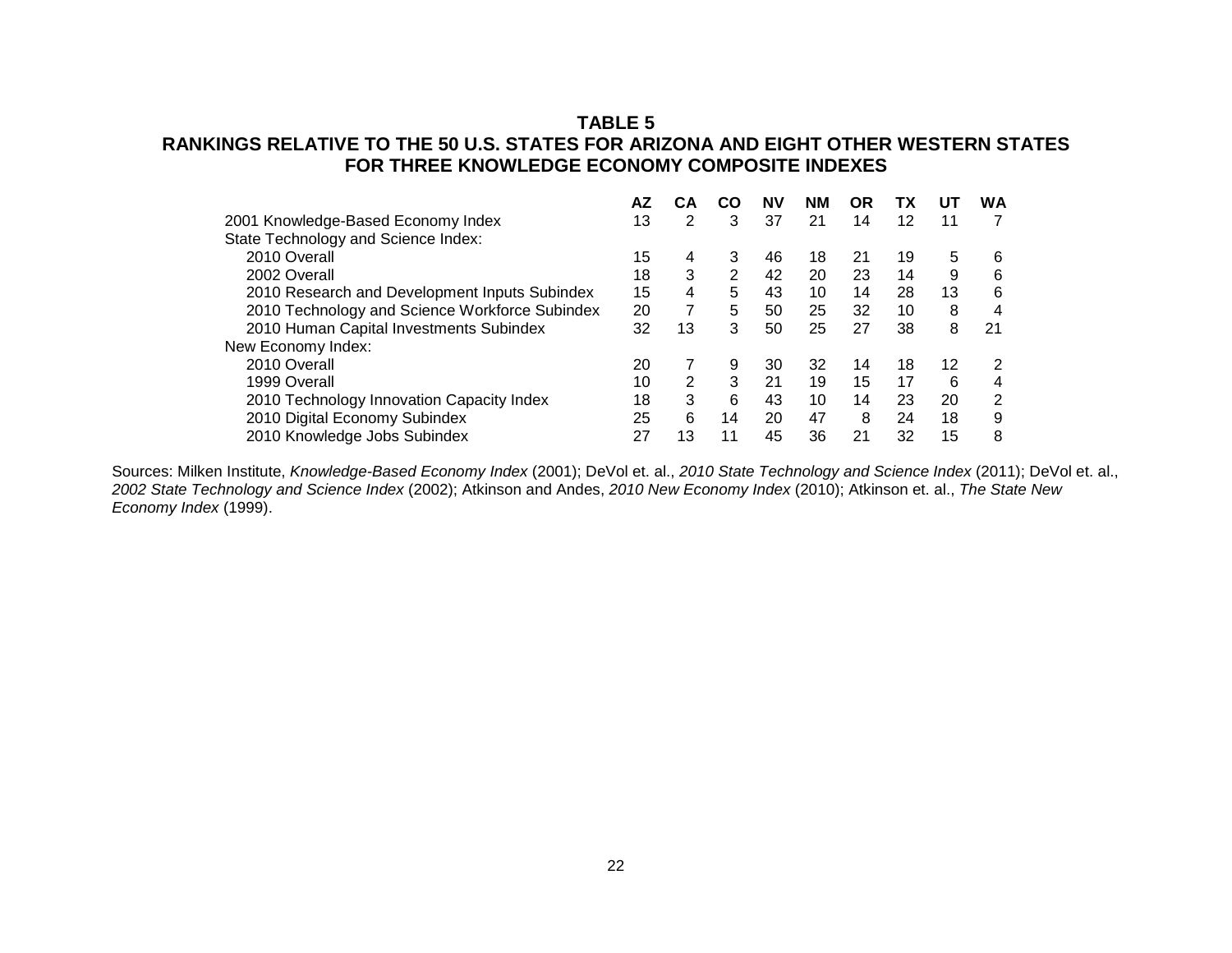# **The 2010 State Technology and Science Index**

Probably the most widely followed state composite index related to the knowledge economy is the Milken Institute's *State Technology and Science Index* (STSI) (DeVol, Klowden, and Yeo 2011). First produced in 2002, the study evaluates each state's science and technology capabilities. The latest version, the 2010 STSI, is constructed from 79 individual indicators classified into five groups with their own composite indexes. Three of these groups relate most closely to the knowledge economy: human capital investment; R&D inputs; and technology and science workforce. The rankings for the overall 2010 STSI and the three subindexes are presented in Table 5, along with the overall rankings for the original 2002 STSI. (The indexes in the 2010 study are not directly comparable with those produced in earlier years. See the earlier STSI report (DeVol et. al. 2002) for the differences in methodologies.)

The 2010 overall STSI ranked Arizona 15th among the 50 states, placing it slightly higher than its score in the 2002 study. This is similar to its rank in Milken's earlier and less sophisticated Knowledge-Based Economy Index. With four of its peers ranked in the top six, led by Colorado at third, Arizona still fell in the middle of the nine states in the western reference group.

Arizona received the same 15th ranking for the subindex relating to R&D inputs, but six of its western peers ranked higher on this dimension of the knowledge economy, again including three states in the top six. On the technology and science workforce subindex, Arizona ranked 20th, but only seventh among the nine-state peer group, of which five ranked in the top 10.

Arizona's worst performance in the 2010 study was in the area of human capital investments, where it ranked in the bottom half of all states at 32nd. Most of its western peer states also ranked lower on this subindex — consistent with the generally poor results for the set of individual human capital-related indicators discussed previously — but Arizona still ranked seventh in the peer group.

# **The 2010 New Economy Index**

The Information Technology and Innovation Foundation, a Washington, D.C. think tank, produces another widely quoted composite index, the *New Economy Index* (NEI). This index has been developed "to measure to what degree the structure of each state's economy matches the ideal structure of the New Economy" (Atkinson and Andes 2010, p. 5). The analysis is based on 26 individual indicators grouped according to the five primary dimensions that "best capture what is new about the New Economy:" knowledge jobs; globalization; economic dynamism; transformation to a digital economy; and technological innovation capacity. The rankings for the overall 2010 NEI and its knowledge jobs, digital economy, and innovation capacity subindexes are presented in Table 5. The overall rankings for the original 1999 NEI are also listed for illustrative purposes. (The 1999 New Economy Index was produced by the Progressive Policy Institute (Atkinson et. al. 1999) and based on somewhat different data and methodology.)

Arizona ranked 20th among the 50 states in the 2010 overall NEI, a big drop from 10th place in the 1999 version of the Index. This ranking placed it below six of the eight western peer states.

Looking at the subindexes, Arizona ranked highest (18th) on the dimension of technological innovation capacity, but still ranked in the lower half of the nine western states with three of its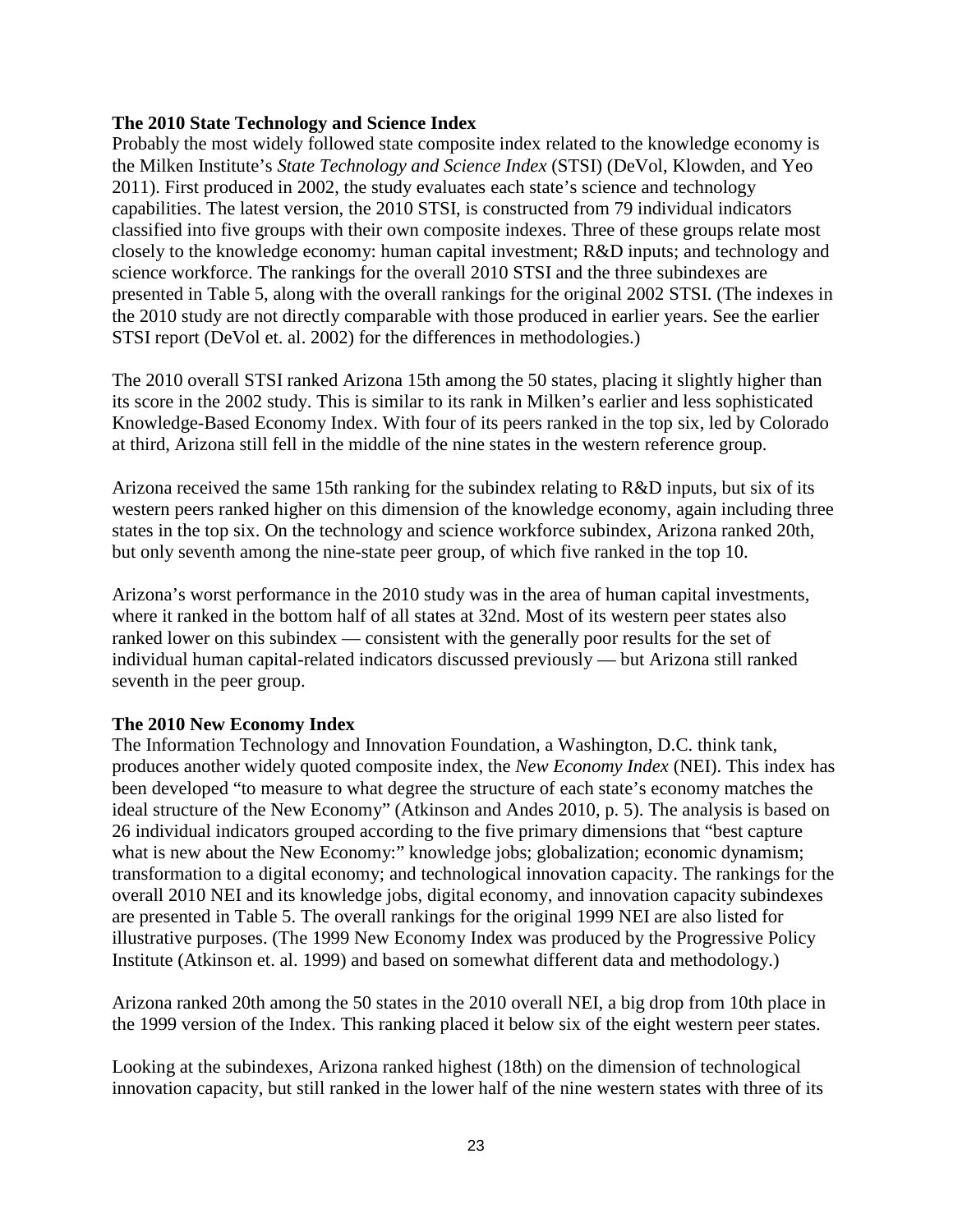peers among the top six states. Arizona ranked in the middle of all states (25th) with respect to the transformation to the digital economy subindex, but that placed it below seven of its eight western peer states. Its worst showing was for the knowledge jobs subindex (27th), which again placed in the bottom half of the nine western states.

# **Synthesis**

Overall, the assessment of Arizona's standing in the knowledge economy based on the composite indexes is more positive than the one based on the set of individual indicators. The composite index studies do not show that the state is near the top tier of knowledge economy states, but Arizona ranks 15th overall on the STSI and 20th overall on the NEI. Both the analysis of individual metrics and the composite index results show that Arizona's primary weakness is in the human capital area, an issue that will be discussed in the next section.

# **IMPROVING ARIZONA'S CHANCES TO SUCCEED IN THE KNOWLEDGE ECONOMY**

The possibility that America has lost its position of leadership and is in danger of falling farther behind in the global knowledge economy has been of increasing concern. A series of studies have documented this decline (see, for example, Task Force on the Future of American Innovation (2006) or National Academy of Sciences (2007)). A broad spectrum of public and private organizations has called for steps to strengthen the competitive position of the nation in the global knowledge economy of the 21st century.

Taking a more local perspective, assessments of Arizona's place in the knowledge economy show that it is at best in the second tier of states and has been slipping in recent years. The state does have some of the basic ingredients needed to increase the knowledge intensity of the Arizona economy, but much more is needed to successfully compete with other states (and more generally in the global knowledge economy).

# **Commitment**

Strong and effective leadership is needed from both elected officials and the business community. To be effective, leaders must themselves be convinced that having a knowledgebased economy is important and must successfully build support first among major stakeholder groups and then among the public and the business community in general. A widely held belief among the state's citizens in the importance of a knowledge economy to Arizona's future prosperity is crucial for success. Also vital is the recognition by both the leaders and the public that the state must compete in terms of factors important to success in the knowledge economy, which will mean moving away from the state's traditional approach to economic development that focused on minimal regulation and low costs of doing business.

# **Improve Education and Training**

A strong commitment to education and human capital development is a fundamental building block of the knowledge economy. The evidence presented in the previous section indicates that education should be the area of most concern to those interested in fostering Arizona's knowledge economy.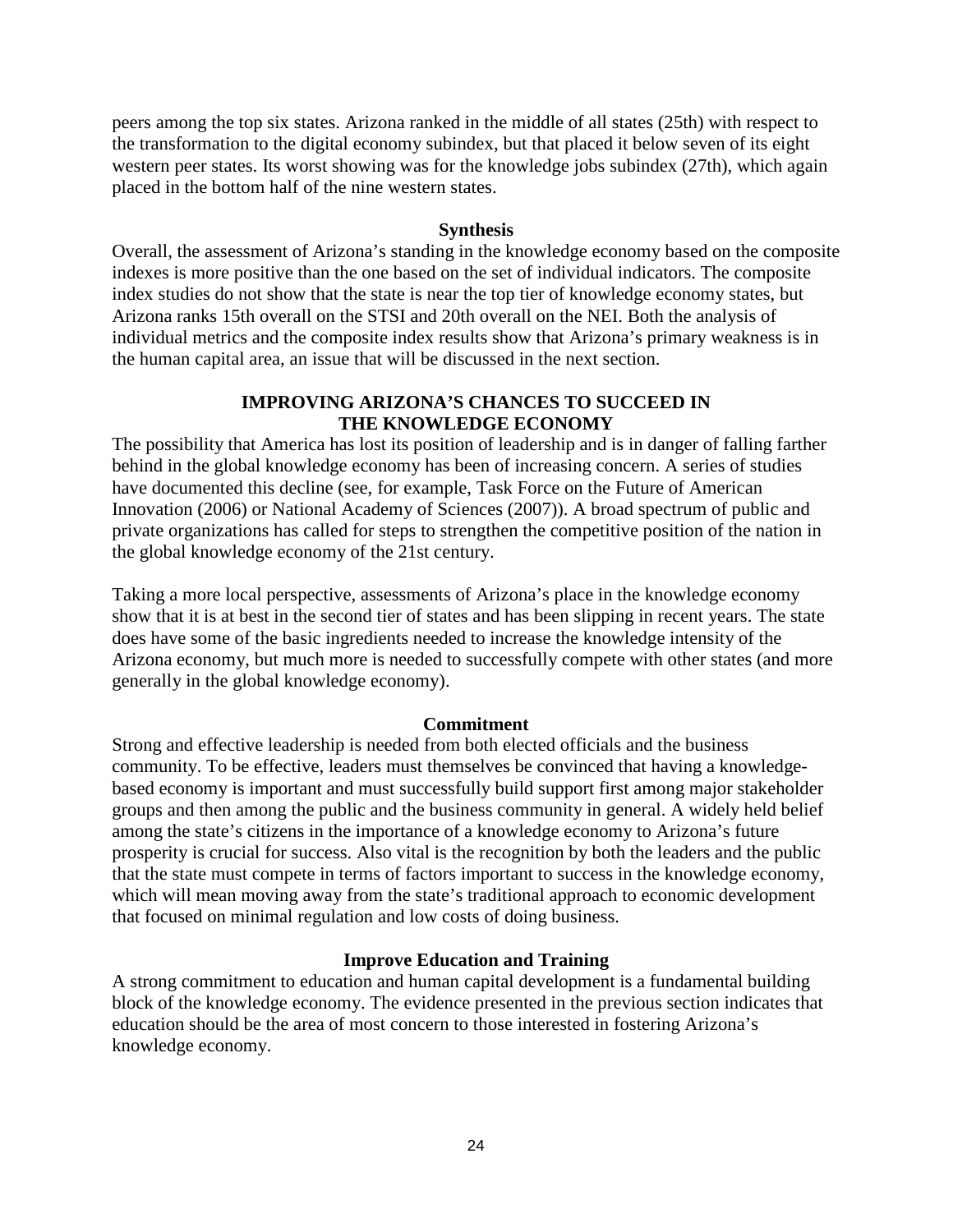# **K–12 Education**

The educational achievement and attainment of the state's students needs to be improved. Funding levels are among the lowest in the nation and should be increased, but providing more resources to the educational system is not the only policy action necessary. The focus should be on results. For the quality of education needed for success in the knowledge economy, improvements in math and science education are particularly important, but many other reforms of the current system are also needed, including changes to other aspects of the curriculum, the development and enforcement of higher standards and graduation requirements, and increased efforts to reduce dropout rates.

# **Higher Education**

Colleges and universities, particularly research universities, have a key role in the knowledge economy, both producing the educated and skilled workers that are needed and as major players in the production and distribution of knowledge.

To compete in the global knowledge economy, Arizona needs a college and university system that produces well-trained graduates able to compete with graduates of the best schools in the nation and that has capacity to provide access to all qualified Arizona residents, rather than a system that does the best job it can with shrinking resources. In particular, the recent Milken report on technology-based economic development in Arizona (Klowden et. al. 2009) emphasizes the need to expand programs in engineering and applied sciences, especially in those fields in high demand by local employers, while utilizing two-year colleges to train local workers for entry-level positions.

The state's universities have been working hard to increase their activities related to the production and distribution of knowledge, but continued expansion of the universities' research and technology transfer activities are another key prerequisite for Arizona to compete in the knowledge economy. Both the size and the quality of university research programs are important. Universities with the greatest economic impact are generally those with high-quality research programs.

**Expand Efforts to Attract, Retain, and Expand Knowledge-Based Industry in Arizona** With the state suffering through the aftermath of the worst recession in the last 70 years, the short-term goal of all those trying to resuscitate the Arizona economy is to increase economic activity and to get Arizona's unemployed back to work. But in the longer run, the focus of economic development activities in the state should be on the knowledge economy, given its key role in producing economic growth and prosperity.

Some of the economic development activities in Arizona are already aimed in this direction, such as the Office of Innovation and Technology in the new Arizona Commerce Authority, the Governor's Council on Innovation and Technology, and technology industry groups. Such efforts need to be expanded and multiplied in the future.

The activities of the Science Foundation of Arizona and other groups in the state that encourage and support research and development activities should be expanded. Ways need to be found to increase the availability of venture capital and other forms of financing for startups and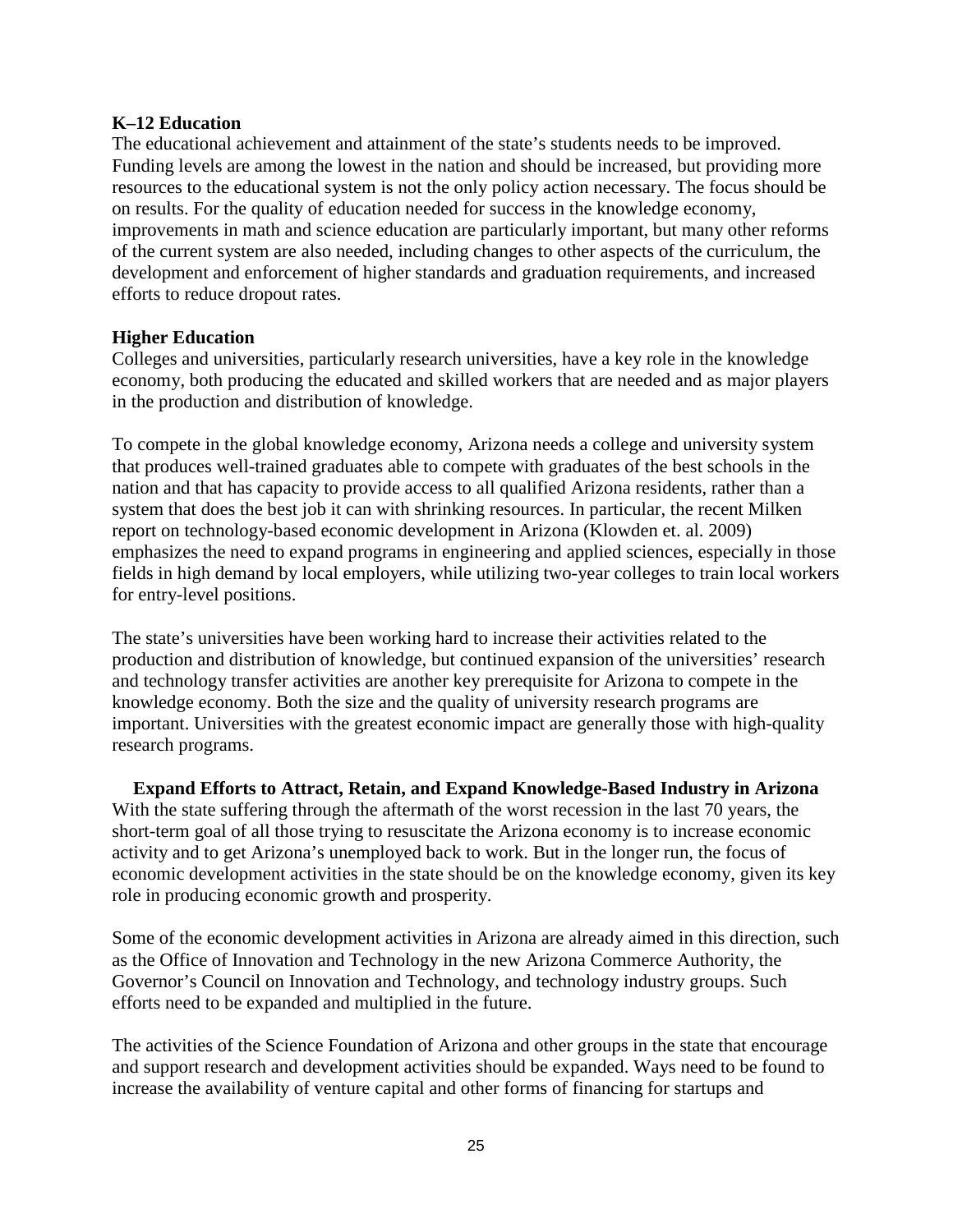expanding firms, an issue always mentioned as a detriment to the state's economic development (Klowden et. al. 2009).

# **Emphasize Comparative Advantages**

High-tech clusters have been growing in the metro Phoenix and Tucson areas around Arizona's universities. Efforts should aim at further developing the technology clusters. Multiple research studies over the years have shown clusters are an essential component of high-tech success (Klowden et. al. 2009). Once they reach critical mass, clusters lure in additional companies eager to take advantage of access to capital, technology, and workers. Workers, too, are drawn by higher-paying jobs and access to a wide range of employment opportunities in one geographic location.

Solar and wind energy are often mentioned as areas in which the state has a comparative advantage. A recent ASU study identified Arizona as the state with the best potential for the production and export of solar energy (Croucher 2010), and both wind farms and solar energy plants are being constructed around the state. Generation activities should be expanded, and other segments of these industries — research and development, manufacturing, etc. — should be encouraged.

Arizona should also look for ways to support and encourage its existing base of technology industries. Intel Corporation recently announced that it will build a new microprocessor plant in Chandler, but other technology firms have disappeared or moved operations elsewhere. The retention and expansion of existing knowledge-based firms is important to the success of Arizona's knowledge economy. The transformation of former low-technology industries into knowledge-intensive businesses through the adoption of new technologies and the upgrading of their workforce should be another goal of efforts to further Arizona's knowledge economy.

# **Quality of Place**

Characteristics of the knowledge economy and advances in information and communications technology have reduced the economic importance of proximity to markets and raw materials, so that other characteristics of regions have become more important in the locational decisions of businesses and individuals. For businesses, important factors include the following:

- A critical mass of complementary firms: those in the same or related industries and suppliers.
- A sufficiently large supply of skilled workers.
- Adequate infrastructure (most directly IT infrastructure but other aspects such as transportation and utilities are also important).
- The presence of research universities.

For individuals, and indirectly for businesses, quality-of-life factors are also important, such as housing, schools, personal safety, and geographic and environmental considerations.

Some of these issues are not amenable to policy decisions — for example, whether the area is located in the desert or near the ocean — but others such as the quality of schools or the adequacy of the regional transportation system are determined (or at least can be affected) by public policy decisions. As a general rule, decision makers for knowledge-based firms and knowledge workers are more interested in quality than low cost. While knowledge-based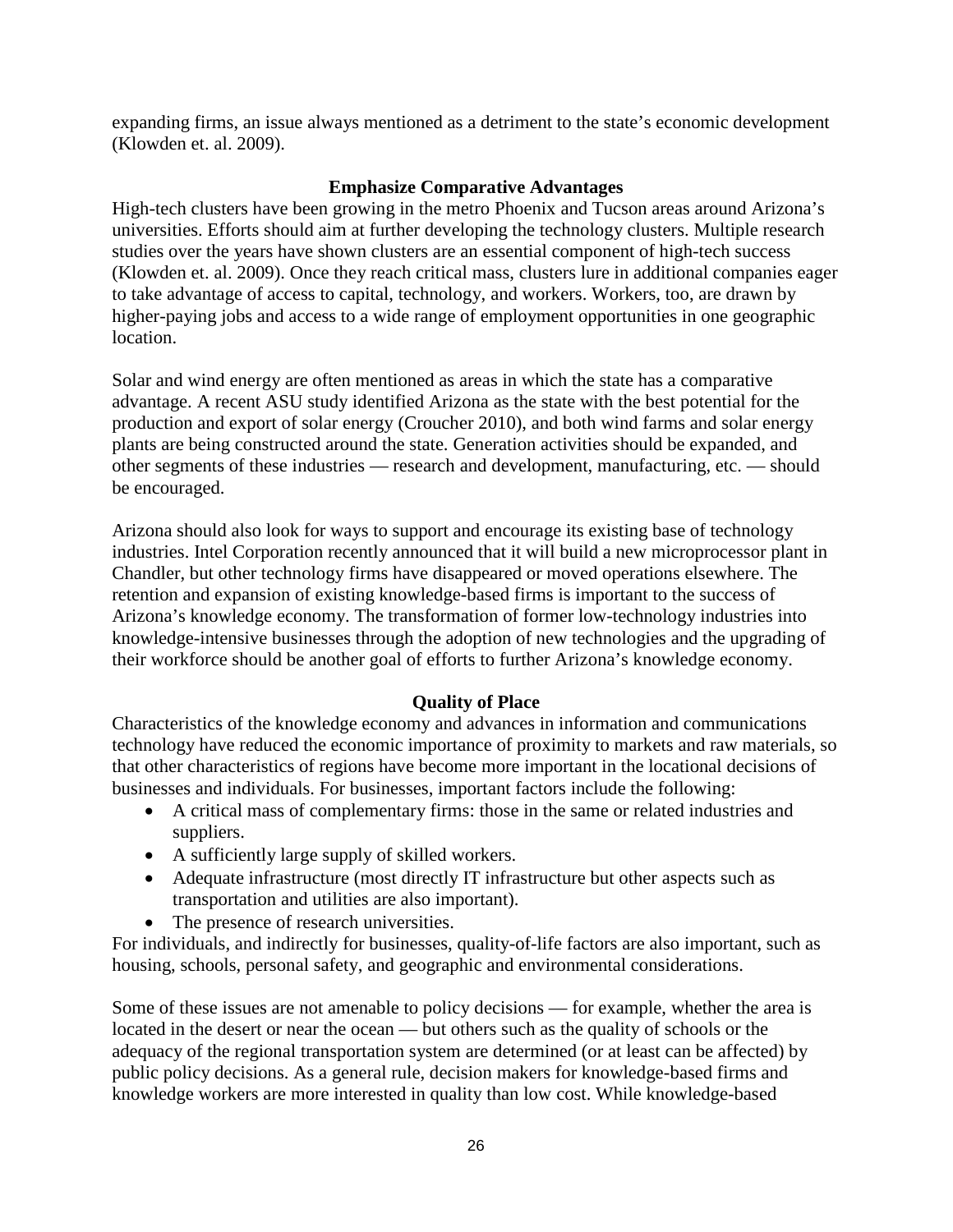industries are just as interested as everyone else in efficiency, places that try to compete based on low cost and low quality will not be successful in the knowledge economy.

# **Philosophical Issues**

Arizona is currently struggling to recover from a severe recession, and the poor economic environment has had dramatic impacts on the whole gamut of public programs. State and local government budgets have been cut significantly and will continue to be under tremendous pressure. Without changes to the state's tax and revenue system that will produce more revenue, further spending cuts are probably more likely than any additional spending to expand and/or improve public programs.

In addition, Arizona is a fiscally conservative state; strong antitax and smaller-government sentiments exist among elected officials, the business community, and the public. A supermajority of legislators is needed to approve tax increases making it very difficult to raise revenues, and there have been continuing efforts to implement more restrictive limits on state spending. All these reasons will make it very difficult for Arizona to make improvements in and/or start the programs needed to successfully compete in the knowledge economy.

Some of the recommendations would involve actions that would target particular knowledgeintensive industries for public support. Such policies are termed "industrial policy" by economists, and in general economists are critical of such actions because they believe freemarket forces should be sufficient to guide resources to their highest valued use. They further argue that there is no reason to believe that government can do better than the market in "picking winners." Many elected officials, business persons, and members of the public in Arizona share these views. Another argument against such industrial policy has to do with the way it often works in practice, with special interests having undue influence. More generally, many are simply opposed to any expansion of government on philosophical grounds.

As discussed previously, however, the public returns from the creation, diffusion, and use of knowledge to society are much higher than the private returns because of spillovers or external economies associated with knowledge. When such external economies exist, the free-market outcome results in too few resources being allocated to knowledge-related activities. Those in favor of stimulating Arizona's knowledge economy would assert that this suboptimal result should counterbalance a general aversion to government intervention and strengthens the argument in favor of programs to attract and retain knowledge-based industries.

# **The Bottom Line**

Going back many years, the goals of economic development activity in the state have been to attract and expand high value-added activities and to create high-paying jobs. Efforts were centered broadly on manufacturing, with a subemphasis on high tech firms. Over time with the decline of domestic manufacturing, the focus has shifted to what in knowledge-economy terminology would be termed knowledge-based or knowledge-intensive industries, though still often referred to as high technology.

Unfortunately, these efforts have met with limited success. Like many other high-tech states, the concentration of high-technology activities in Arizona has continued to decline, so that Arizona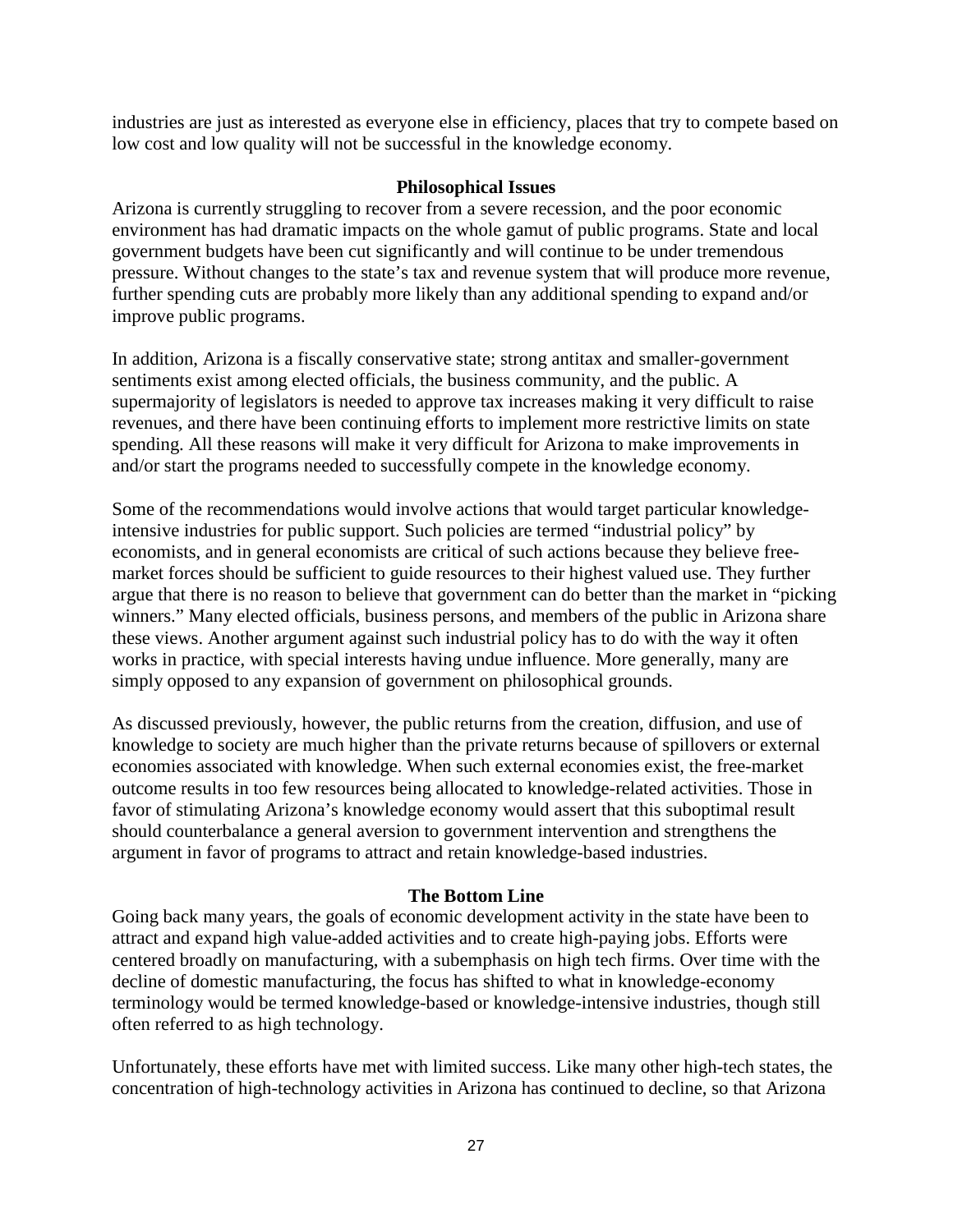no longer has a high-technology presence much different than the national average. In addition, Arizona continues to have a narrow base of high-technology activities. Only two activities with substantial employment — manufacturing of aerospace products and manufacturing of semiconductor and other electronic components — have a much greater relative presence in Arizona than the national average (Rex 2008). Knowledge workers in Arizona make up a slightly smaller share of the total civilian workforce than in the national economy, putting the state at 23rd out of the 50 states and with a smaller share than the most of its "competitor" states in the West.

As a result, per capita income levels in Arizona remain far below the national average and also below the levels in most of its "competitor" states. What is worse for the state's economic future is the prospect that this income gap will continue to widen. The University of Arizona's longterm economic forecasts for the state project that "per capita personal income relative to the nation will continue its downward slide from 84% today to nearer 77% thirty years from now" (Vest 2010).

The creation, distribution, and application of knowledge — the bases of the knowledge economy — have been the most important factors driving the dramatic rise in living standards in the United States. Barring unforeseen game-changing phenomena, the knowledge economy will continue to be the key driver of economic growth and prosperity in the future. Fundamental changes in the Arizona economy appear to be needed if the state is to fully participate in the global knowledge economy of the 21st century.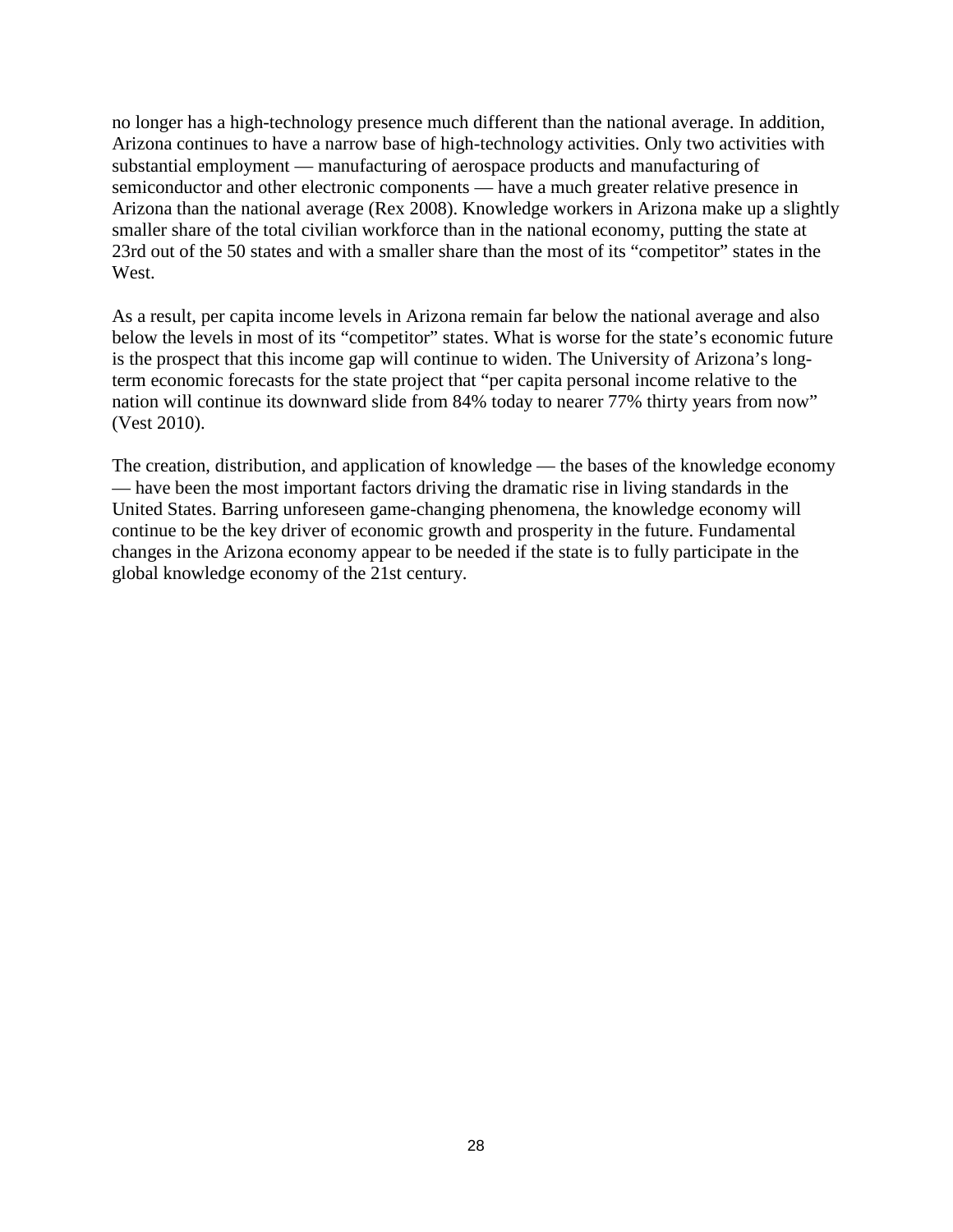#### **REFERENCES**

Aghion, P. and Howitt, P. "Capital, Innovation, and Growth Accounting," *Oxford Review of Economic Policy*, Vol. 23, No. 1 (2007): 79-93.

Atkinson, R. and Andes, S. *The 2010 State New Economy Index*, The Information Technology and Innovation Foundation (2010).

Atkinson, R., Court, R., and Ward, J. *The State New Economy Index*, Progressive Policy Institute (July 1999).

Blakemore, A. and Herrendorf, B. *Economic Growth: The Importance of Education and Technological Development*, Center for Competitiveness and Prosperity Research, Arizona State University (January 2009), http://wpcarey.asu.edu/seidman/Reports/P3/Blakemore.pdf.

Brinkley, I. *Defining the Knowledge Economy*. The Work Foundation (July 2006).

Charney, A., Hill, K., Hoffman, D., Lobo, J., and Nadelhoffer, M. *A Strategic Assessment of the Economic Benefits of Investments in Research in Arizona* (June 2007), http://wpcarey.asu.edu/seid/ccpr/upload/EconomicBenefitsOfResearch-2.pdf.

Chen, D. and Kee, H. "A Model on Knowledge and Endogenous Growth," *World Bank Policy Research Working Papers*, Number 3539 (March 2005).

Croucher, M. "Optimal Deployment Solar Index," *Electricity Journal*, Vol. 23, No. 9 (November 2010): 75-81.

Crow, M. *ASU: Building Arizona's Future: The Role of Universities in Knowledge Economies*, Arizona State University (February 2005), http://www.asu.edu/president/library/presentations/MMC\_Tec2015\_021505.pdf.

DeVol, R., Klowden, K., Bedroussian, A. and Yeo, B. *North America's High-Tech Economy: The Geography of Knowledge-Based Industries*, Milken Institute (2009).

DeVol, R., Klowden, K. and Yeo, B. *State Technology and Science Index 2010: Enduring Lessons for the Intangible Economy*, Milken Institute (January 2011).

DeVol, R., Koepp, R. and Fogelback, F. *2002 State Technology and Science Index: Comparing and Contrasting California*, Milken Institute (September 2002).

Dutta, S. ed. *The Global Innovation Index 2011*, INSEAD (2011), http://www.globalinnovationindex.org/gii/.

Florida, R. *Rise of the Creative Class and How It's Transforming Work, Leisure, Community, and Everyday Life* (2002).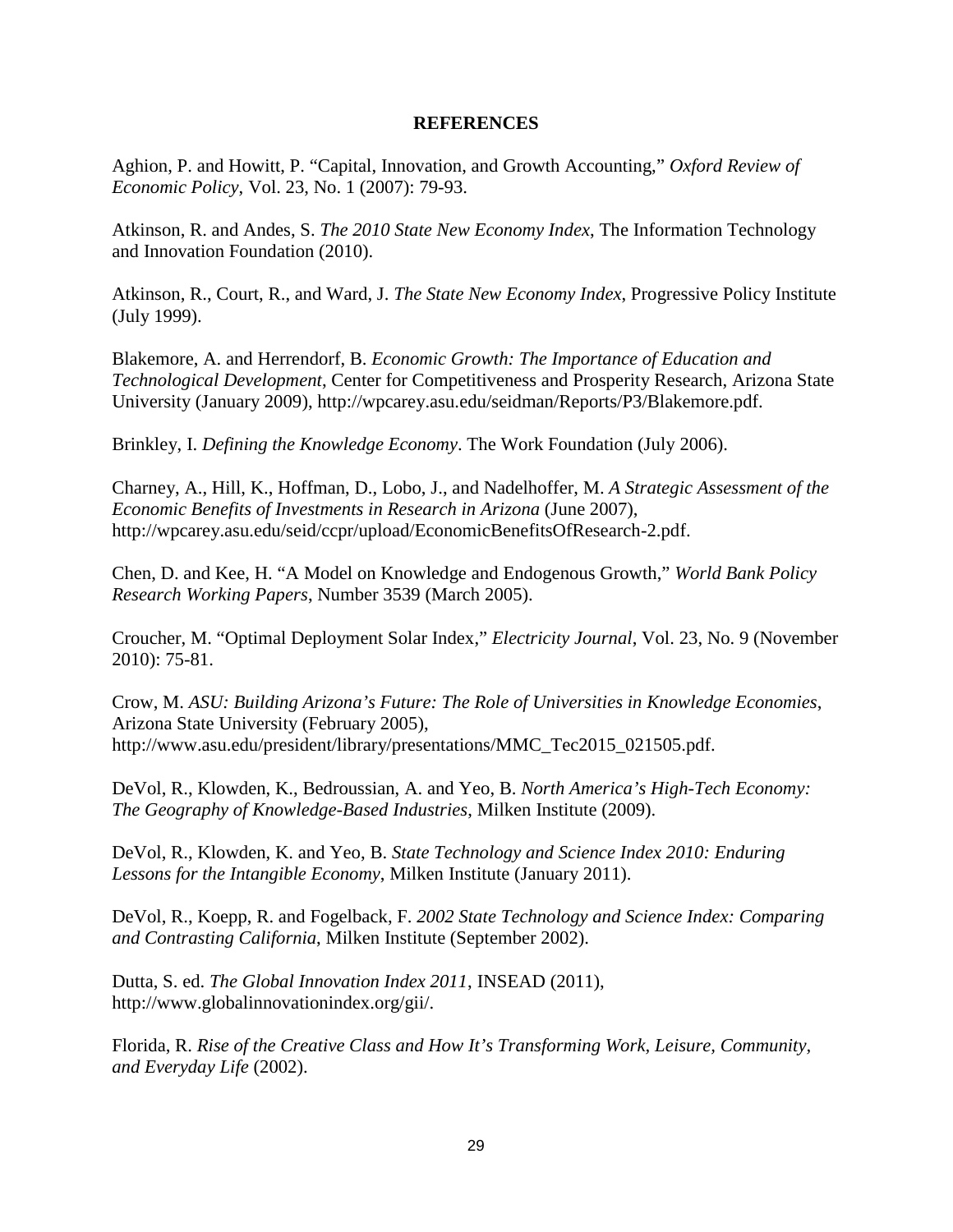Hecker, D. "High Technology Employment: A NAICS-Based Update," *Monthly Labor Review* (July 2005): 57-72.

Hill, K. *Universities in the U.S. National Innovation System*, Center for Competitiveness and Prosperity Research, Arizona State University (March 2006), http://wpcarey.asu.edu/seidman/Reports/P3/UniversityInnovation\_3-06.pdf.

Hill, K. *University Research and Local Economic Development*, Center for Competitiveness and Prosperity Research, Arizona State University (August 2006), http://wpcarey.asu.edu/seidman/Reports/P3/UniversityResearch\_8-06.pdf.

Hoffman, D. *The Contribution of Universities to Regional Economies*. Center for Competitiveness and Prosperity Research, Arizona State University (March 2008), http://wpcarey.asu.edu/seidman/Reports/P3/ContributionUniv\_3-08.pdf.

Jones, C. "Sources of U.S. Economic Growth in a World of Ideas," *American Economic Review*, Vol. 92, No. 1 (March 2002): 220-239.

Jorgenson, D. "Accounting for Growth in the Information Age," Chapter 10 in Aghion, P. and Durlauf, S., editors, *Handbook of Economic Growth* (2005): 743-815.

Klowden, K., Charuworn, A. and DeVol. R. *Charting a Course for Arizona's Technology-Based Development,* Milken Institute (December 2009).

Machlup, F. *The Production and Distribution of Knowledge in the United States* (1962).

Malanga, S. "Curse of the Creative Class," *City Journal* (Winter 2004), www. cityjournal.org/html/14\_1\_the\_curse/html.

Massachusetts Department of Workforce Development. *Identifying & Defining: Life Science, Bio-Tech, High-Tech, Knowledge Industries, and Information Technology Industries* (July 2007), http://lmi2.detma.org/lmi/pdf/Definitions.pdf.

Milken Institute. *Knowledge Economy Index* (2001).

National Academy of Sciences. Committee on Science, Engineering, and Public Policy. *Rising Above the Gathering Storm* (2007), http://books.nap.edu/openbook.php?isbn=0309100399.

OECD Directorate for Science, Technology, and Industry. *ISIC Rev. 3 Technology Intensity Definition* (July 2011), http://www.oecd.org/dataoecd/43/41/48350231.pdf.

Organization for Economic Cooperation and Development. *Handbook on Constructing Composite Indicators: Methodology and User Guide* (2008).

Organization for Economic Cooperation and Development. *OECD Science, Technology, and Industry Scoreboard 2005* (2005).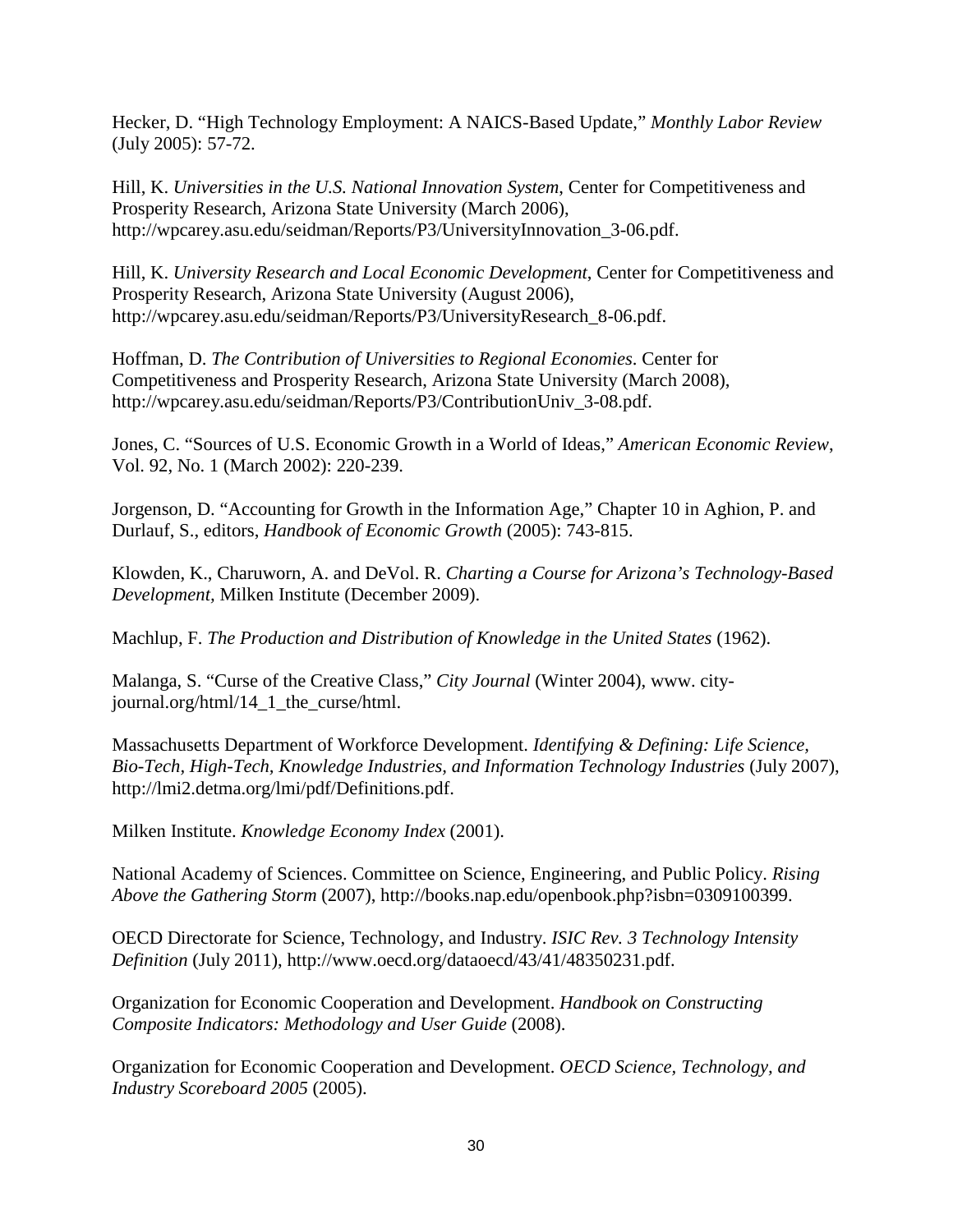Organization for Economic Cooperation and Development. *OECD Science, Technology, and Industry Scoreboard 2007* (2007).

Organization for Economic Cooperation and Development. *OECD Science, Technology, and Industry Scoreboard 2009* (2009).

Organization for Economic Cooperation and Development. *The Knowledge-Based Economy* (1996).

Rex, T. *High-Technology Activities in Arizona: 2007 Update* (January 2008), http://www.azcommerce.com/facts-and-figures/publications-and-reports.aspx.

Rodrigue, J-P., Comtois, C. and Slack, B. *The Geography of Transportation Systems* (July 2009).

Romer, P. "Endogenous Technological Change," *Journal of Political Economy*, Vol. 98, No. 5, Pt. 2 (1990): S71-S102.

Schwab, K. ed. *Global Competitiveness Report 2010-2011*, World Economic Forum (2010).

Smith. K. *What is the 'Knowledge Economy'? Knowledge Intensive Industries and Distributed Knowledge Bases***,** manuscript prepared for the European Commission (May 2000).

Task Force on the Future of American Innovation. *The Knowledge Economy: Is the United States Losing its Competitive Edge?* (February 2005), http://www.futureofinnovation.org/PDF/Benchmarks.pdf.

U.S. Census Bureau. *2011 Statistical Abstract* (January 2011), http://www.census.gov/compendia/statab/.

U. S. National Science Foundation. *Science and Engineering Indicators: 2010* (January 2010), http://www.nsf.gov/statistics/seind10/.

U.S. Office of Management and Budget. *Competing and Winning in the World Economy* (2011), http://www.whitehouse.gov/sites/default/files/omb/budget/fy2012/assets/competing.pdf.

U. S. Patent and Trade Office. *U.S. Patent Activity, 1790-Present* (March 2011), http://www.uspto.gov/web/offices/ac/ido/oeip/taf/h\_counts.pdf.

Vest, M. "The Recovery is Stronger than Appreciated," *Arizona Economy* (October 2010): 1-4, http://azeconomy.eller.arizona.edu/AzEconomyIssues/AEFall10.pdf.

World Bank. *KEI and KI Indexes (KAM 2009)*, (2009) http://info.worldbank.org/etools/kam2/kam\_page5.asp.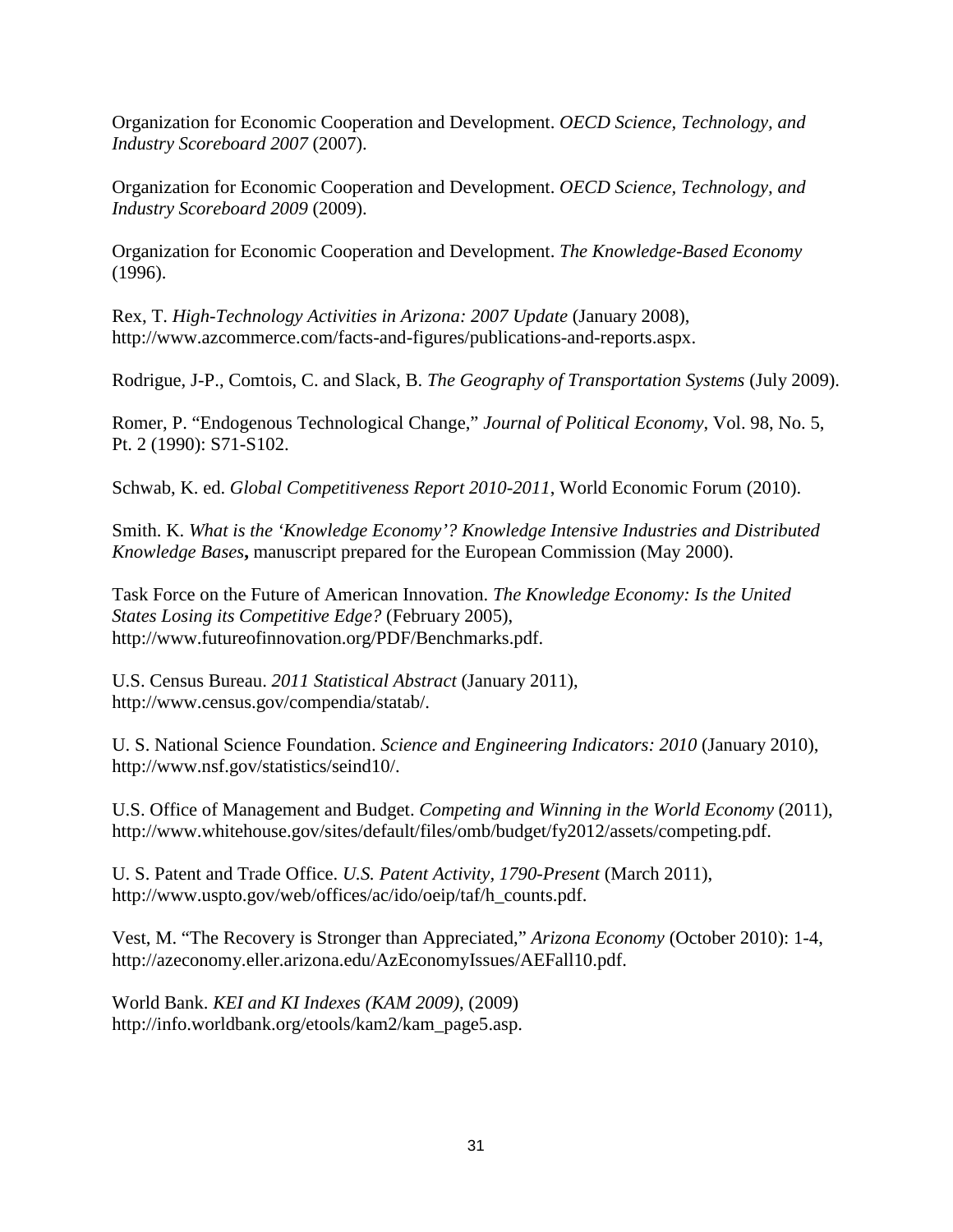# **APPENDIX TABLE A-1 INDUSTRY-GROUP-BASED DEFINITION OF THE KNOWLEDGE ECONOMY**

#### **NAICS**

#### **High-Technology (As Defined by the U.S. Bureau of Labor Statistics\*)**

#### **Manufacturing**

3254 Pharmaceuticals and Medicines 3341 Computers and Peripheral Equipment

3342 Communications Equipment

3344 Semiconductors and Electronic Components

3345 Navigation, Measuring, Electromedical and Control Instruments

3364 Aerospace Products and Parts

#### **Services**

5112 Software Publishers

5152 Cable and Other Subscription Programming

5161 Internet Publishing and Broadcasting

5179 Other Telecommunications

5181 ISP and Web Search Portals

5182 Data Processing and Related Services

5191 Other Information Services

5413 Architectural and Engineering Services

5415 Computer systems Design and Related Services

5417 Scientific Research and Development Services

#### **Knowledge Economy: In Addition to the Industry Groups Included in High Technology (As Defined by the Massachusetts Department of Workforce Development\*\*)**

#### **Knowledge Creation**

3231 Printing and Related Support Activities

6111 Elementary and Secondary Education

6112 Junior Colleges

6113 Colleges and Universities

6114 Business, Computer and Management Training

6115 Technical and Trade Schools

5191 Libraries and Archives (Other Information Services)

Government\*\*\*

K-12 Education Higher Education Other Education Local Libraries

#### **Info Technology**

3343 Audio and Visual Equipment Manufacturing

3346 Manufacturing and Reproducing Magnetic and Optical Media

3351 Electric Lighting Equipment Manufacturing

3352 Household Appliance Manufacturing

3353 Electrical Equipment Manufacturing

3359 Other Electrical Equipment and Component Manufacturing

5171 Wired Telecommunications Carriers

5172 Wireless Telecommunications Carriers

5173 Telecommunications Resellers

5174 Satellite Telecommunications

5175 Cable and Other Programming Distribution